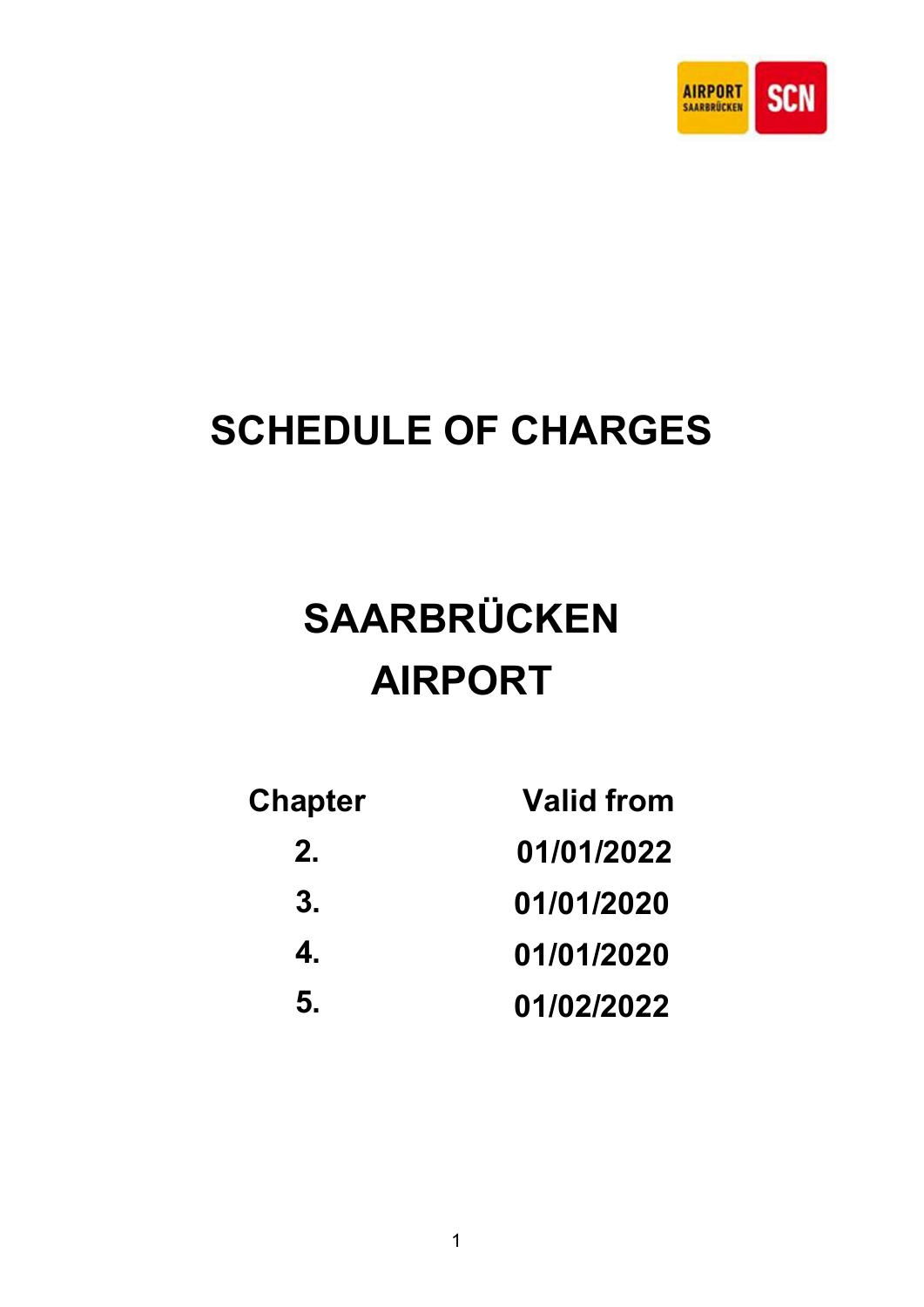

# **Contents**

|           |                                                        | Page           |
|-----------|--------------------------------------------------------|----------------|
| 1.        | <b>General</b>                                         | 5              |
| 1.1       | <b>Definitions</b>                                     | 5              |
|           | 1.1.1 MTOM                                             | 5              |
|           | 1.1.2 Movements                                        | 5              |
| 1.1.3     | Touch-and-go                                           | 5              |
|           | 1.1.4 Training flight                                  | 5              |
|           | 1.1.5 Familiarisation flight                           | 5              |
|           | 1.1.6 Exemption clause                                 | 6              |
| 1.2       | <b>Terms and conditions</b>                            | 6              |
|           | 1.2.1 Debtors                                          | 6              |
| 1.2.2     | Terms of payment                                       | 6              |
| 1.2.3 VAT |                                                        | 7              |
| 1.2.4     | Place of jurisdiction, place of performance            | $\overline{7}$ |
| 1.2.5     | Language version                                       | $\overline{7}$ |
| 2.        | <b>Charges requiring authorisation under</b>           |                |
|           | section 19b LuftVG                                     | 8              |
| 2.1       | <b>Entry into force</b>                                | 8              |
| 2.2       | <b>Landing charges</b>                                 | 8              |
|           | <b>Basis of assessment</b>                             | 8              |
|           | 2.2.1 Propeller aircraft, rotary wing aircraft with an |                |
|           | MTOM of up to 1,999 kg incl. motor gliders             | 9              |
|           | 2.2.2 Propeller aircraft, rotary wing aircraft with an |                |
|           | MTOM of up to 8,999 kg                                 | 9              |
| 2.2.3     | Propeller aircraft, rotary wing aircraft with an       |                |
|           | MTOM of over 9,000 kg and turbojet aircraft            | 10             |
|           | 2.2.4 Noise-based landing charge                       | 11             |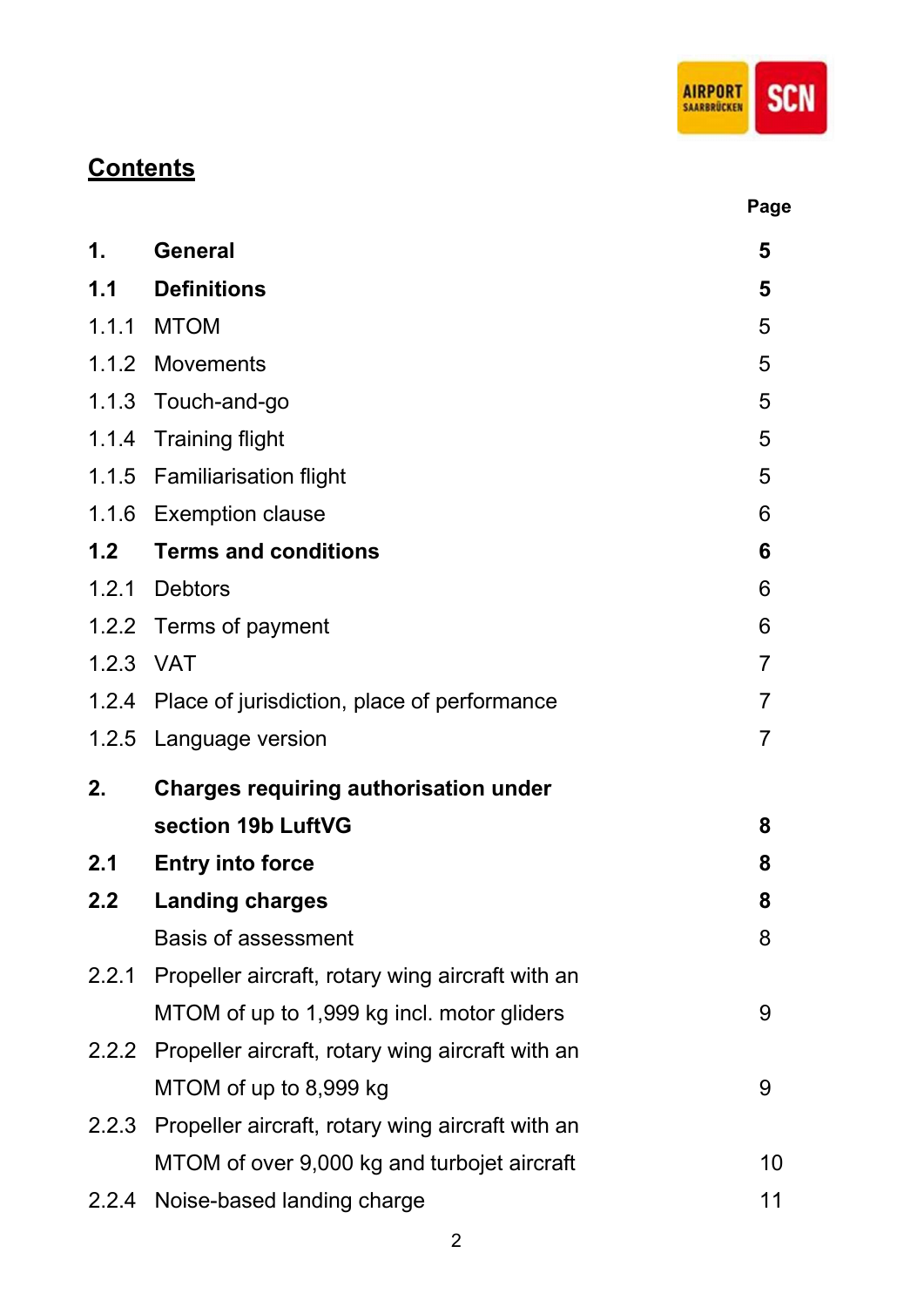|       |                                                  | <b>SCN</b> |
|-------|--------------------------------------------------|------------|
| 2.2.5 | Emission-based landing charge                    | 11         |
| 2.2.6 | Early/late opening                               | 12         |
| 2.2.7 | Discounts for training/familiarisation flights   | 12         |
| 2.3   | <b>Passenger charges</b>                         | 12         |
| 2.3.1 | Schengen countries                               | 12         |
| 2.3.2 | Non-Schengen countries                           | 12         |
| 2.4   | <b>Parking charges</b>                           | 13         |
| 2.5   | <b>Conditions to promote air traffic</b>         | 13         |
| 2.5.1 | Promotional discount for new airlines            | 14         |
| 2.5.2 | Promotional discount for new flight destinations | 14         |
| 2.5.3 | Promotional discount for passenger volume        | 15         |
| 2.6   | <b>Official approval</b>                         | 15         |
|       | <b>Appendix 1 (list of countries)</b>            | 16         |
|       | <b>Appendix 2 (bonus list)</b>                   | 17         |
|       | Appendix 3 (noise class list)                    | 18         |
|       | Appendix 4 (emission class list)                 | 20         |
| 3.    | Charges not requiring authorisation under        |            |
|       | section 19b LuftVG                               | 23         |
| 3.1   | List of general services provided                | 23         |
|       | 3.1.1 Entry into force                           | 23         |
|       | 3.1.2 Ground handling services and standards     | 23         |
| 3.2   | <b>Ground handling charges</b>                   | 24         |
| 201   | Cround hondling poolsogo 1                       | ົາ         |

**Control** 

3.2.1 Ground handling package 1 24 3.2.2 Ground handling package 2 25 3.2.3 Ground handling package 3 26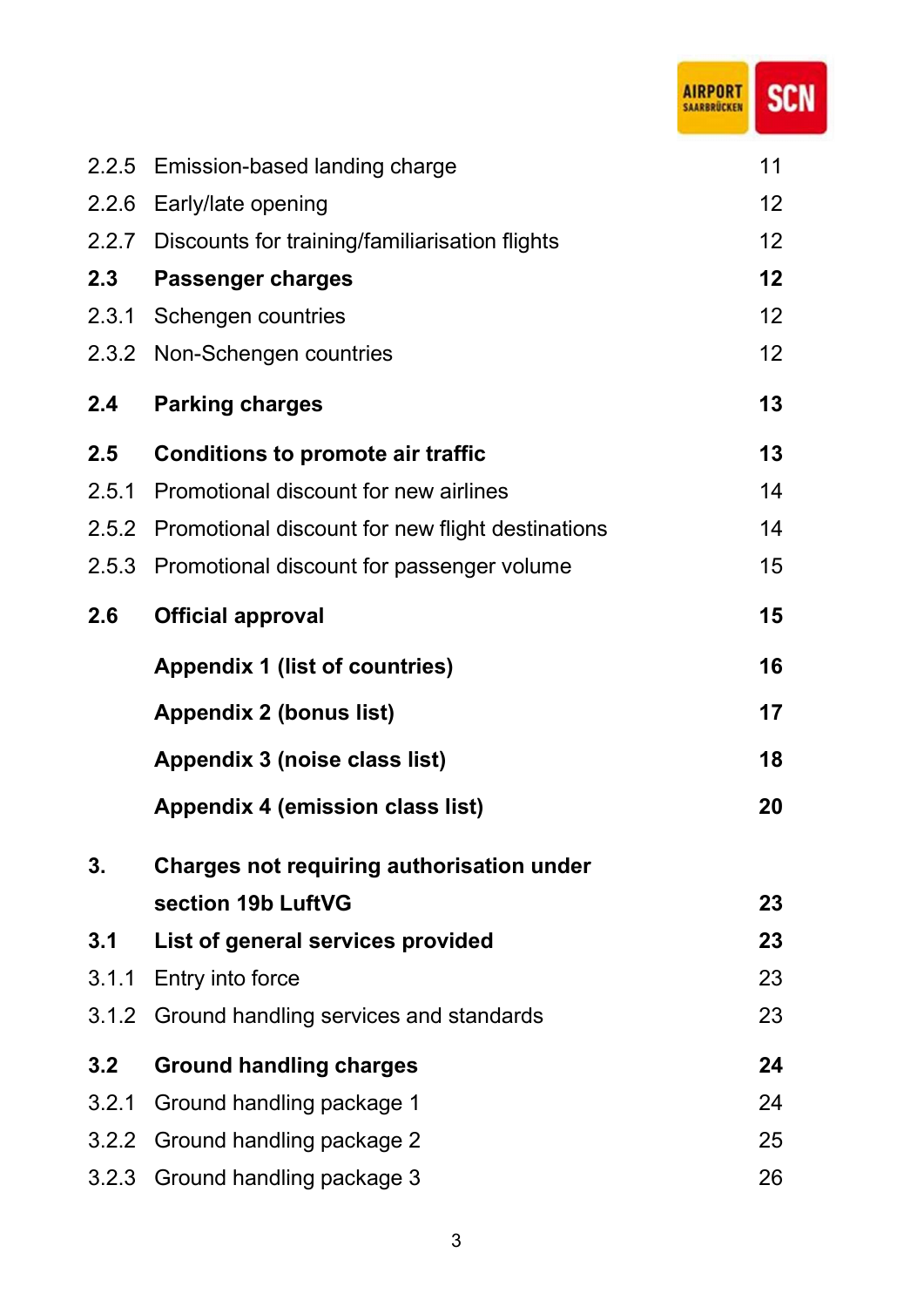|       |                                              | <b>AIRPORT</b><br><b>SCN</b><br>RBRÜCKEN |
|-------|----------------------------------------------|------------------------------------------|
| 3.2.4 | Ground handling package 4                    | 27                                       |
| 3.2.5 | <b>Disconnected handling</b>                 | 28                                       |
| 3.2.6 | Aborted take-off                             | 28                                       |
| 3.2.7 | Cancelled and diverted flights               | 28                                       |
| 3.3   | <b>Freight charges</b>                       | 29                                       |
| 3.4   | <b>GAT charges</b>                           | 29                                       |
| 3.4.1 | <b>Commercial airlines</b>                   | 29                                       |
| 3.4.2 | Non-commercial aircrafts                     | 29                                       |
| 3.5   | <b>PRM charges</b>                           | 29                                       |
| 3.6   | <b>Security charges</b>                      | 30                                       |
| 4.    | <b>Special services in flight operations</b> | 31                                       |
| 4.1   | <b>Entry into force</b>                      | 31                                       |
| 4.2   | <b>Price overview</b>                        | 31                                       |
| 5.    | <b>General special services</b>              | 35                                       |
| 5.1   | <b>Entry into force</b>                      | 35                                       |
| 5.2   | <b>Materials</b>                             | 35                                       |
| 5.3   | Hourly rates - airport staff                 | 36                                       |
| 5.4   | <b>Other charge rates</b>                    | 37                                       |
|       | <b>Contact details</b>                       | 39                                       |
|       | <b>Legal notice</b>                          | 39                                       |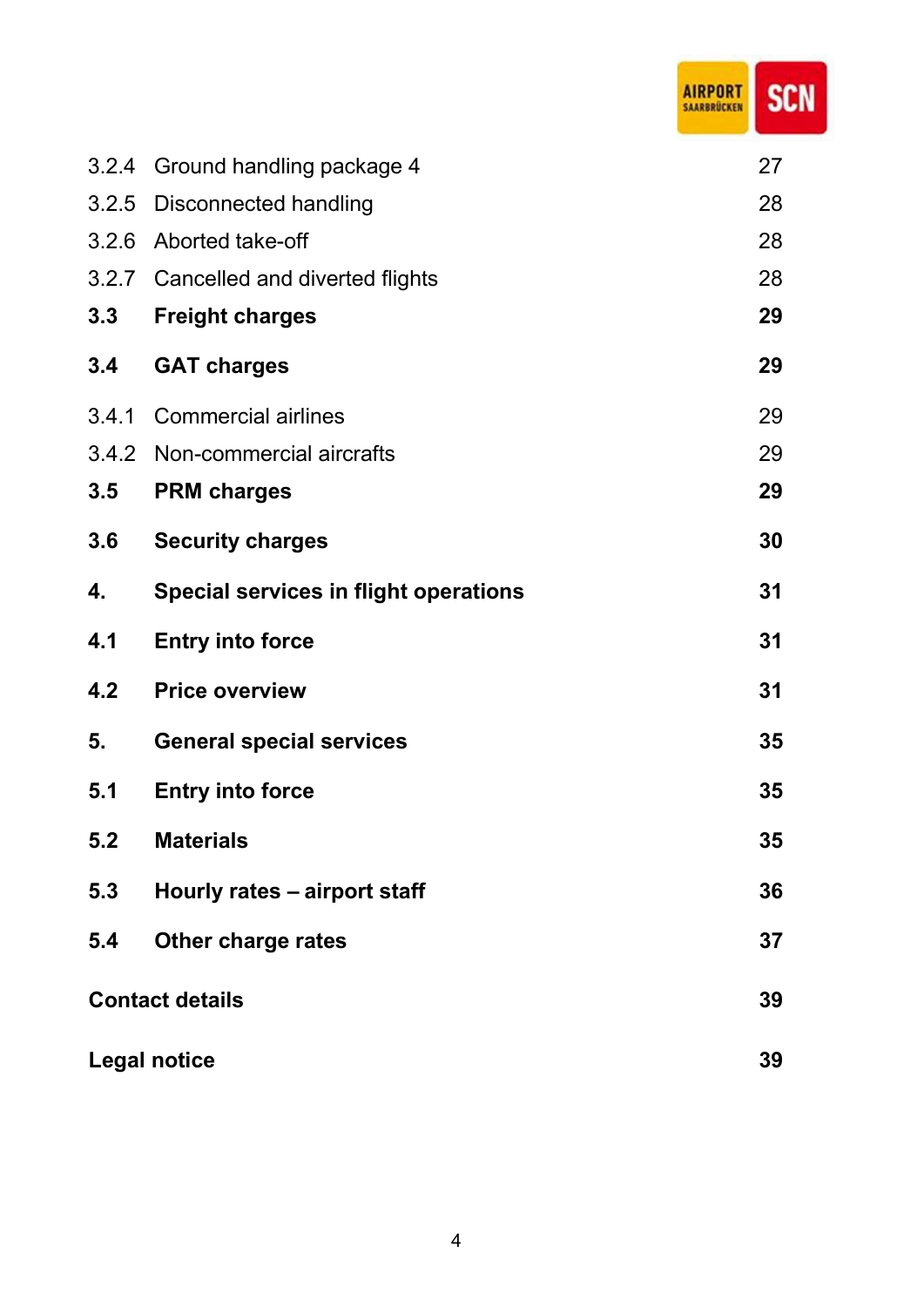

### 1. General

### 1.1. Definitions

### 1.1.1 MTOM

The maximum take-off mass (MTOM) is the maximum weight at which take-off may occur.

Until this documentation is submitted, the highest known MTOM for the relevant aircraft type shall be applied. No retroactive refunds will be made.

### 1.1.2 Movements

A movement is defined as an aircraft's take-off or landing.

# 1.1.3 Touch-and-go

A touch-and-go is defined as touch-down on the ground followed by immediate acceleration and take-off of the aircraft.

# 1.1.4 Training flight

A training flight is defined as a flight in which a trainee civil pilot, as part of his or her training at a licensed training centre (flight school), flies under specific conditions to satisfy the requirements for obtaining a civil pilot's licence or a qualification under the German Regulations for Aviation Personnel (LuftPersV). To qualify for the reduced charges applicable to training flights, proof must be provided in the form of an ID card or passport, accompanied by either a training authorisation for the flight in question or by the flight instructions issued to the student with the stamp, signature and licence number of the flight school or instructor, which must be presented to apron control immediately after landing.

### 1.1.5 Familiarisation flight

A familiarisation flight is defined as a flight serving to provide civil pilots with aeronautical or technical instruction for familiarisation purposes. The pilot receiving the instruction must be in possession of the aircraft certificate required for the aircraft being used; the instructor must be on board the aircraft used for the flight.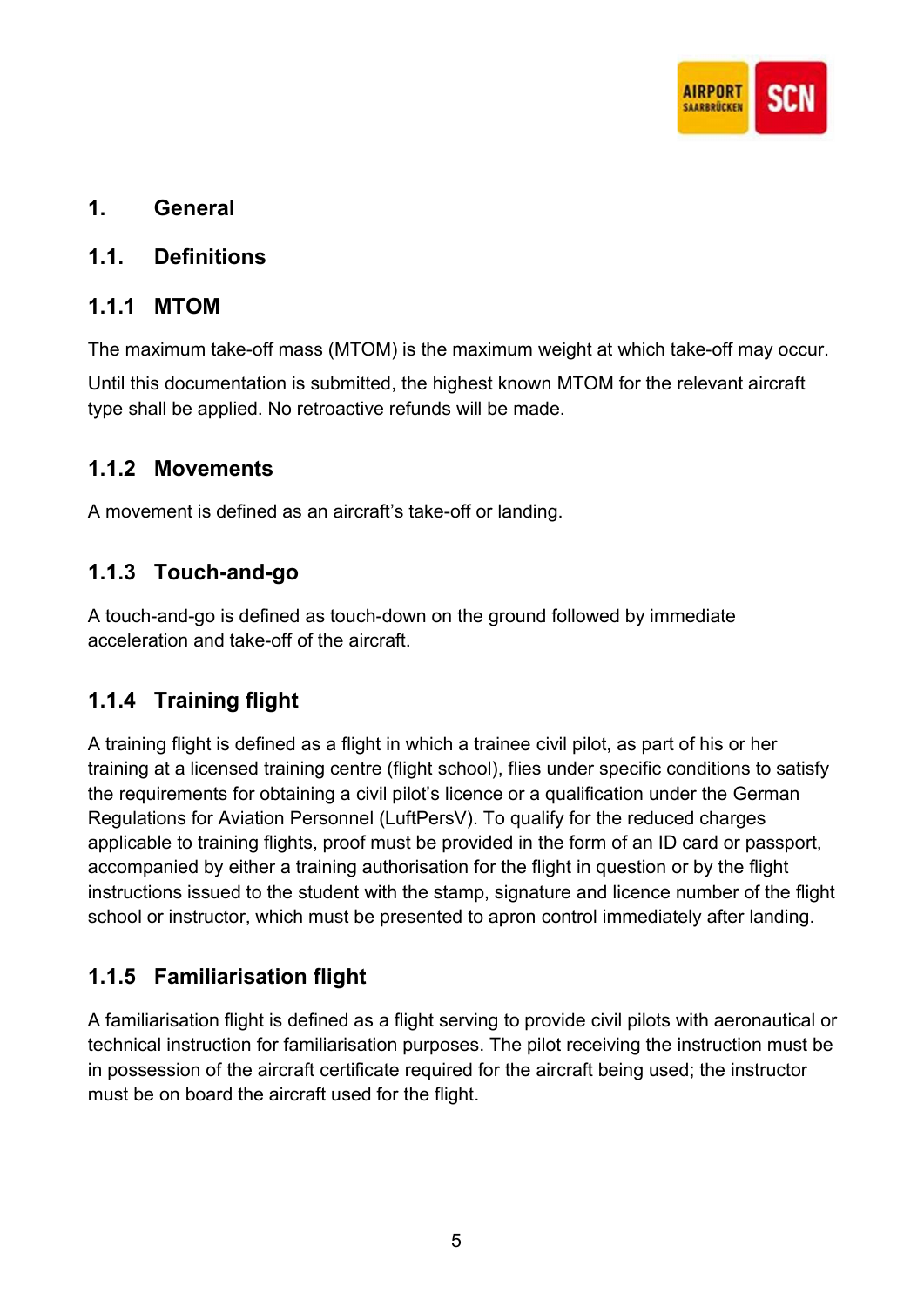

# 1.1.6 Exemption clause

In the event of an emergency landing due to a technical fault with the aircraft or due to an actual or threatened act of violence, no landing fees or passenger fees shall be payable unless the airport in question was already the flight's original scheduled destination.

### Diverted landings are not considered to constitute emergency landings.

### 1.2 Terms and conditions

Saarbrücken Airport (Flughafen Saarbrücken GmbH) applies airport charges in accordance with this schedule of charges and the following terms and conditions. Differing terms and conditions shall not apply, even if Flughafen Saarbrücken GmbH has not expressly objected to them.

### 1.2.1 Debtors

The debtors obliged to pay all of airport charges under this schedule of charges are (as joint and several debtors):

- a) The airline under whose airline code / flight number the relevant flight is being operated
- b) As joint and several debtors, the airlines under whose airline code / flight number the relevant flight is being operated (code sharing)
- c) The aircraft operator
- d) Any individuals or legal entities using the aircraft whilst not being its operator or owner, for example a hirer or lessee

### 1.2.2 Terms of payment

Airport charges must be paid to the airport operator in euros before take-off. In such cases, the invoice is issued straight away and the payment is immediately due. Cash payments are excluded, only EC- or credit cards are accepted.

If the charges cannot be paid before take-off, an administrative fee of EUR 10.00 per invoice will be charged upon billing.

Upon request, it may be agreed for the debtor to be invoiced for the airport charges at set intervals, if the following conditions are met:

- a) Bank transfers of adequate advance payments for the airport charges due.
- b) Appropriate loan security specifically a directly enforceable guarantee or deposit. The security is satisfactory if it serves as suitable collateral for the charges to be paid by the debtor.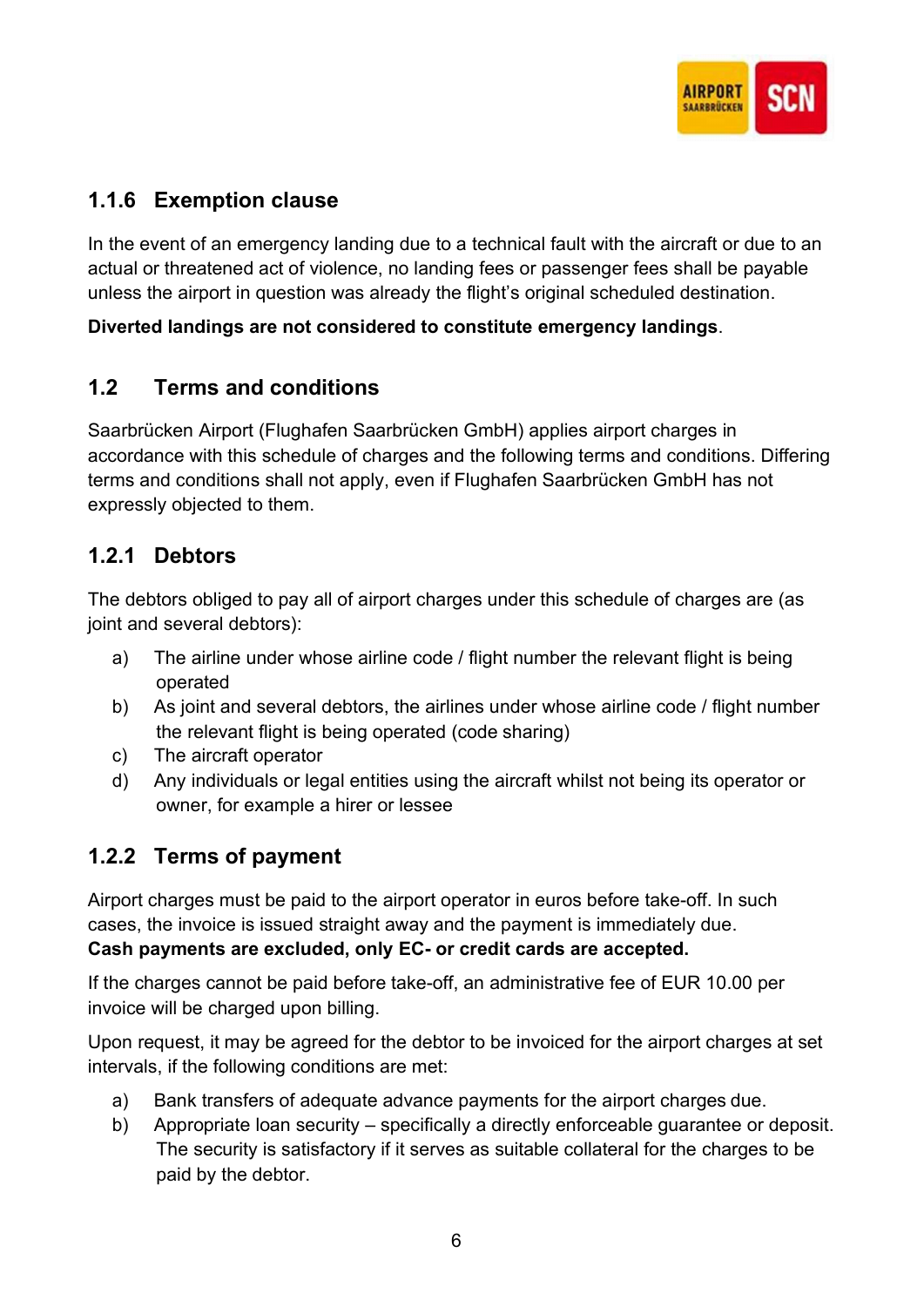

In such cases, the invoice is issued in consultation with the debtor. Invoices must be paid in euros within a period of 14 days. No discounts are given. In the event of a default in payment, the right to levy the statutory rate of interest on arrears remains reserved. The debtor shall not be permitted to determine repayment terms.

Any offsetting against disallowed claims or claims not enforced by law is excluded.

For external services (services rendered by third parties), the debtor will be charged a surcharge of 10% for administrative costs.

# 1.2.3 VAT

All charges are subject to the German Value-Added Tax Act (UStG) in its currently valid version. Debtors are therefore additionally required to pay value-added tax unless they are exempt under the Value-Added Tax Act.

# 1.2.4 Place of jurisdiction, place of performance

The sole place of jurisdiction is Saarbrücken. The place of performance is Saarbrücken.

These terms and conditions and any contractual relationships based on them are subject to the law of the Federal Republic of Germany.

This list is subject to alterations and additions.

If a provision of these terms and conditions should fail to comply with legal requirements, then this provision shall be replaced by another legally admissible provision which reflects the intention of the ineffective provision as closely as possible. The validity of the remaining provisions remains unaffected.

### 1.2.5 Language version

In the event of a dispute, the German-language version of these provisions shall take precedence over their English translation.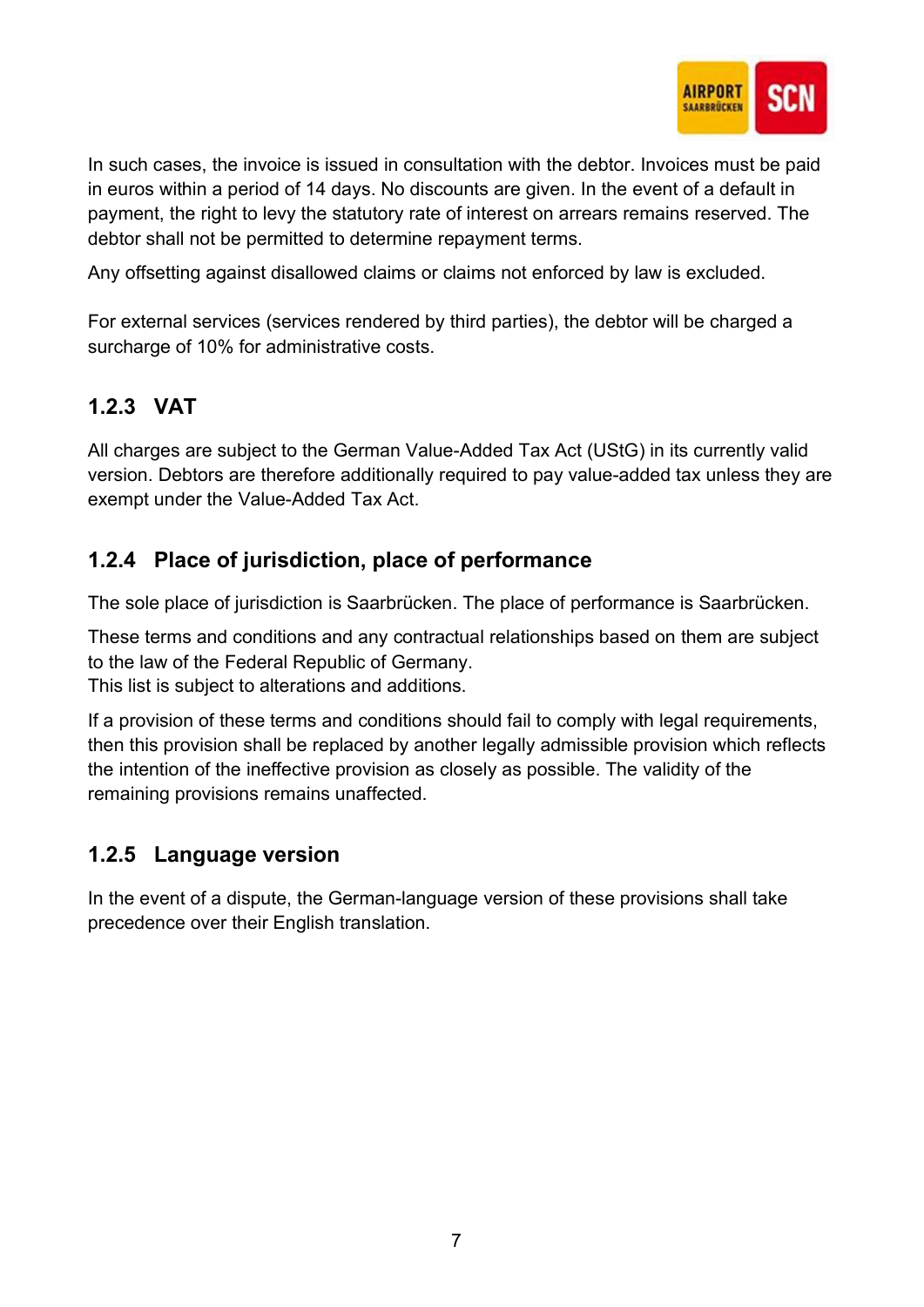

# 2. Charges requiring authorisation under section 19b of the German Air Traffic Act (LuftVG)

### 2.1. Entry into force

Chapter 2 enters into force on 01/04/2016.

### 2.2. Landing charges

### Basis of assessment

Every time an aircraft lands at Saarbrücken Airport, a charge is payable to the airport operator.

The charge is calculated on the basis of the aircraft's minimum take-off mass (MTOM) recorded on the accreditation certificate. The MTOM shall be demonstrated using the 'airplane flight manual (AFM) – basic manual section for weight limitations'. Until this documentation is submitted, the highest known MTOM for the relevant aircraft type shall be applied.

In addition to the landing charge, a noise charge by noise class and an emission-based charge by emission class will be calculated.

The following are acceptable forms of proof of the aircraft's noise class or category:

- Submission of a noise certificate as per NfL I-134/99
- Verification and recording in noise certificates as per NfL II-65/03 issued by a regulatory authority
- Identification under section 4 para. 6 of the German Ordinance for Noise Abatement at Airfields (LärmschutzV) dated 5 January 1999 in accordance with NfL II-138/99 (environmental protection label)
- Submission of relevant manufacturer information or comparable documentation and certificates from a regulatory authority, demonstrating compliance in the individual case

The noise-based landing charge is calculated as a fixed amount by noise class (see 2.2.4), with classification as per appendix 3.

The emission-based landing charge is a fixed amount by emission class (see 2.2.5) as per appendix 4.

### No retroactive refunds will be made.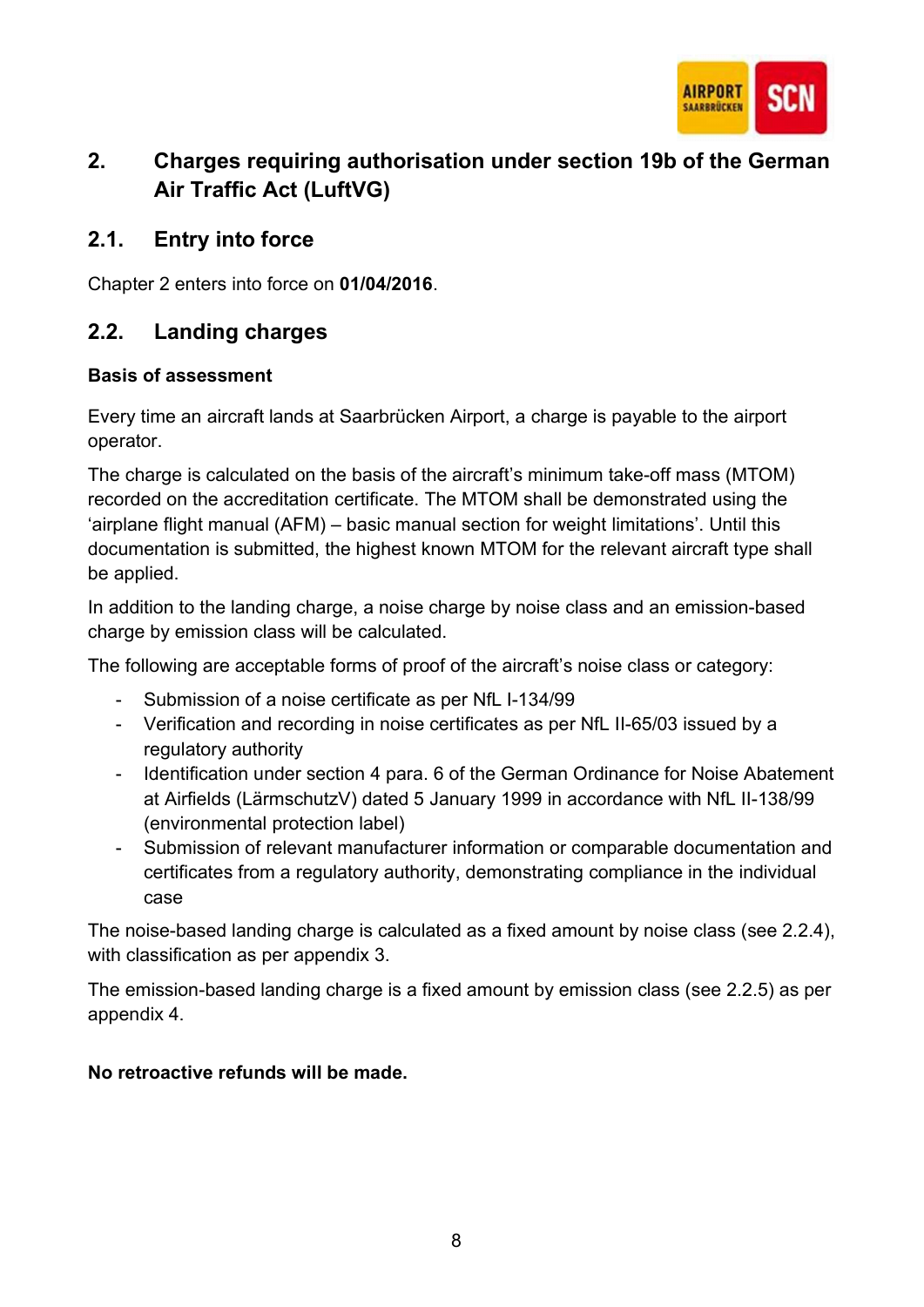

# 2.2.1 Propeller aircraft, rotary wing aircraft with an MTOM of up to 1,999 kg incl. motor gliders

| For aircraft:     | Which meet the<br>increased noise<br>protection<br>requirements of<br>NfL I-134/99 | Which can provide<br>evidence of noise<br>protection but do not<br>comply with NfL I-<br>134/99 | Which cannot provide<br>evidence of noise<br>protection |
|-------------------|------------------------------------------------------------------------------------|-------------------------------------------------------------------------------------------------|---------------------------------------------------------|
|                   | <b>EUR</b>                                                                         | <b>EUR</b>                                                                                      | <b>EUR</b>                                              |
| up to 1,199 kg    | 10.00                                                                              | 18.00                                                                                           | 30.00                                                   |
| 1,200 to 1,999 kg | 15.00                                                                              | 30.00                                                                                           | 45.00                                                   |

# 2.2.2 Propeller aircraft, rotary wing aircraft with an MTOM of 2,000 to 8,999 kg

| For aircraft:     | Which meet the<br>increased noise<br>protection<br>requirements of<br>NfL I-134/99 | Which can provide<br>evidence of noise<br>protection but do not<br>comply with NfL I-<br>134/99 | Which cannot provide<br>evidence of noise<br>protection |
|-------------------|------------------------------------------------------------------------------------|-------------------------------------------------------------------------------------------------|---------------------------------------------------------|
|                   | <b>EUR</b>                                                                         | <b>EUR</b>                                                                                      | <b>EUR</b>                                              |
| 2,000 to 8,999 kg | $10.00*$                                                                           | $18.00*$                                                                                        | $30.00*$                                                |
|                   | *In euros per 1,000 kg (or part thereof) of MTOM                                   |                                                                                                 |                                                         |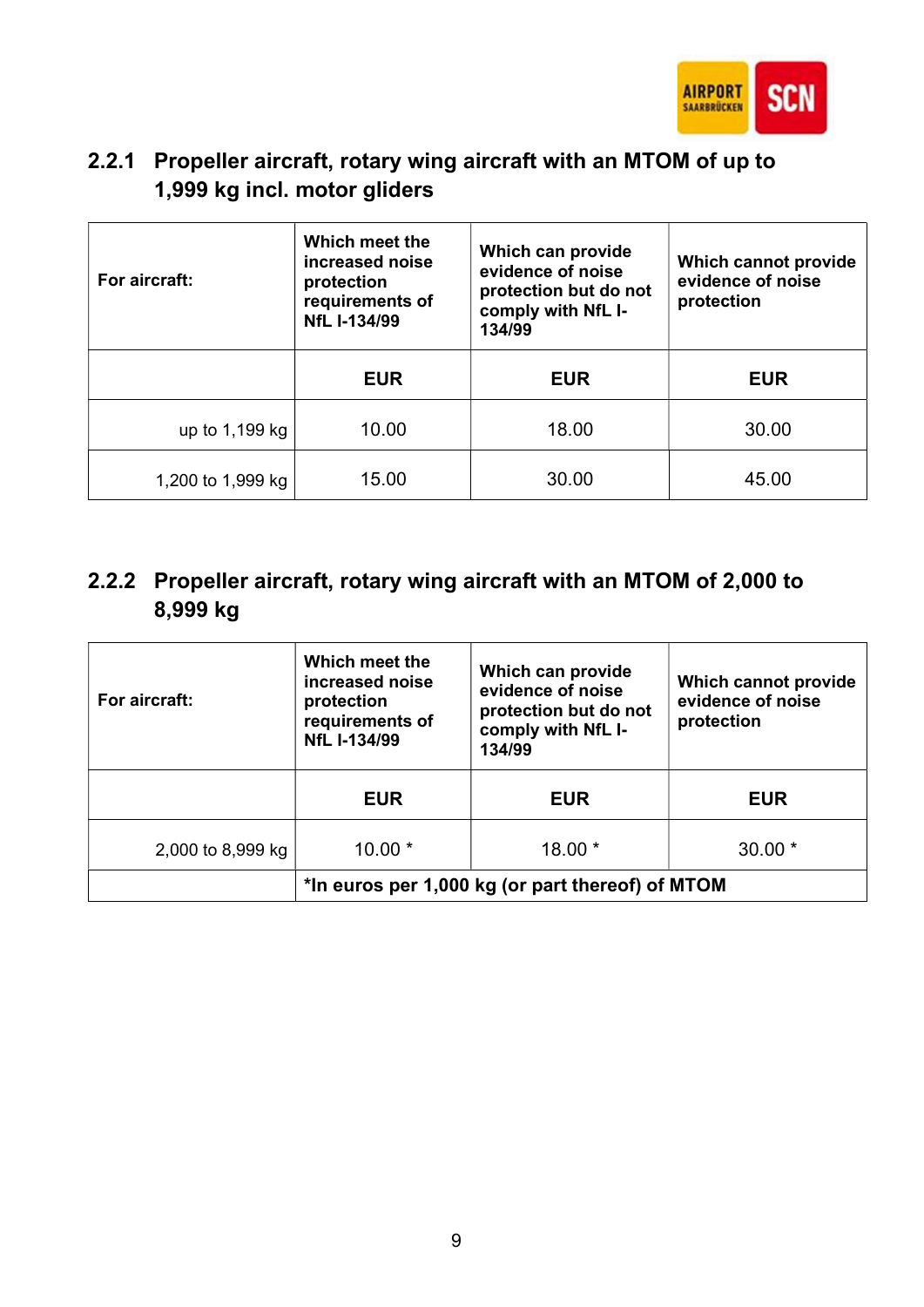

# 2.2.3 Propeller aircraft, rotary wing aircraft with an MTOM of over 9,000 kg and turbojet aircraft

| For aircraft:                                                                                                 |                                                                                                                         |                                                               |                                                           |
|---------------------------------------------------------------------------------------------------------------|-------------------------------------------------------------------------------------------------------------------------|---------------------------------------------------------------|-----------------------------------------------------------|
| With authorisation under ICAO Annex 16                                                                        |                                                                                                                         |                                                               |                                                           |
| Which meet the<br>requirements of ICAO<br>Annex 16, Chapter 3<br>and appear on the<br>bonus list (appendix 2) | Which meet the<br>requirements of ICAO<br>Annex 16, Chapter 3<br>and do not appear on<br>the bonus list<br>(appendix 2) | Which meet the<br>requirements of ICAO<br>Annex 16, Chapter 2 | <b>Without</b><br>authorisation<br>under ICAO Annex<br>16 |
| <b>EUR</b>                                                                                                    | <b>EUR</b>                                                                                                              | <b>EUR</b>                                                    | <b>EUR</b>                                                |
| $6.50*$                                                                                                       | $20.00*$                                                                                                                | 40.00 $*$                                                     | $100.00*$                                                 |

\*Price in euros per 1,000 kg (or part thereof) of MTOM

On the landing charges according to 2.2.3 , a discount of 10% is granted for the following types of airplanes which are particularly low in pollutants:

- Boeing 737max-series
- Airbus A220
- Airbus A319neo
- Airbus A320neo
- Airbus A321neo
- Embraer E2
- Comac C919

Turbojet aircraft and aircraft using other forms of propulsion comply with the requirements of ICAO Annex 16 Chapters 2, 3, 4, 5, 6, 8, 10 or SLS Chapters II and II, V, VI, X if it can be verified in each individual case – via certification documents from a regulatory authority or comparable documentation from the manufacturer – that the noise limits authorised in the aforementioned chapters are not being exceeded (NfL I-134/99). Actual submission of complete proof (verifiable by the airport operator) of the aircraft operator's compliance with the conditions named above before take-off shall be required for calculation of charges. If no such proof is submitted, the charges will be calculated on the basis of the classes in chapter 2 and as 'without authorisation under ICAO Annex 16 or SLS'.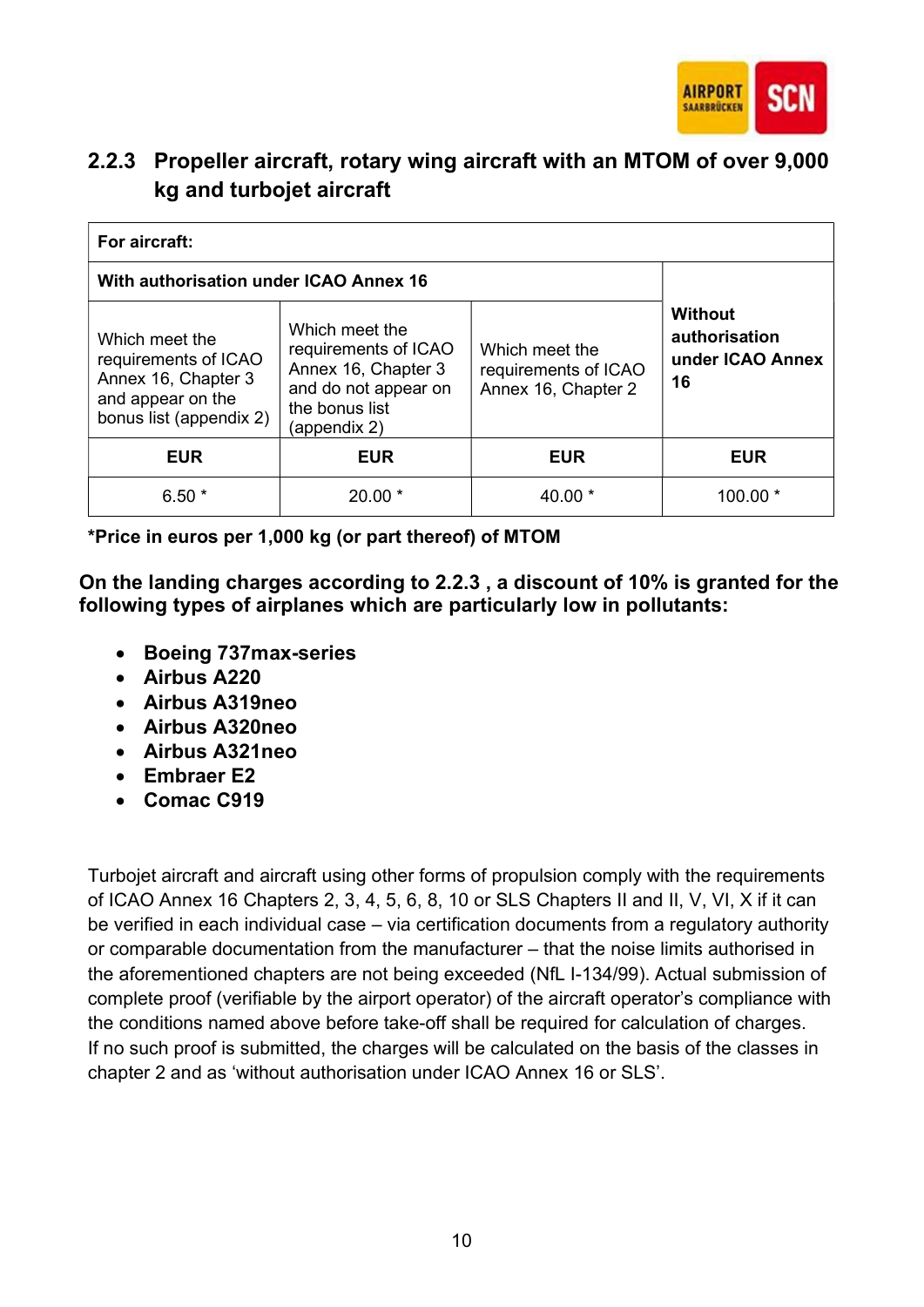

### 2.2.4 Noise-based landing charge

The noise-based landing charge is due for every landing:

| Noise class 0: aircraft with an MTOM of up to 9 tonnes                                                                                   | <b>EUR 12.00</b>  |  |
|------------------------------------------------------------------------------------------------------------------------------------------|-------------------|--|
| Noise class 1: up to 140 EPNdB*                                                                                                          | <b>EUR 30.00</b>  |  |
| Noise class 2: 140.1 to 252 EPNdB*                                                                                                       | <b>EUR 40.00</b>  |  |
| Noise class 3: 252.1 to 264 EPNdB*                                                                                                       | <b>EUR 70.00</b>  |  |
| Noise class 4: 264.1 to 276 EPNdB*                                                                                                       | <b>EUR 140,00</b> |  |
| Noise class 5: 276.1 to 288 EPNdB*                                                                                                       | <b>EUR 210.00</b> |  |
| $EPMdB^*$ = Effective Perceived Noise in Decibels, aggregate value of the three certified<br>noise level values on the noise certificate |                   |  |
| For multiple connected touch-and-go landings, only one noise-based landing charge will<br>be levied.                                     |                   |  |

See appendix 3 for notes and table

### 2.2.5 Emission-based landing charge

The emission-based landing charge is due for every landing:

| Emission class 1: up to 1 kg <sup>*</sup>    | <b>EUR 4.00</b>   |
|----------------------------------------------|-------------------|
| Emission class 2: 1.1 to 4 kg <sup>*</sup>   | <b>EUR 8.00</b>   |
| Emission class 3: 4.1 to 7 kg*               | <b>EUR 16.00</b>  |
| Emission class 4: 7.1 to 10 kg <sup>*</sup>  | <b>EUR 26.00</b>  |
| Emission class 5: 10.1 to 13 kg <sup>*</sup> | <b>EUR 44.00</b>  |
| Emission class 6: 13.1 to 16 kg <sup>*</sup> | <b>EUR 55.00</b>  |
| Emission class 7: 16.1 to 19 kg <sup>*</sup> | <b>EUR 80.00</b>  |
| Emission class 8: more than 19 kg*           | <b>EUR 150.00</b> |
|                                              |                   |

\*Emission value in kg per aircraft and landing

See appendix 4 for notes and table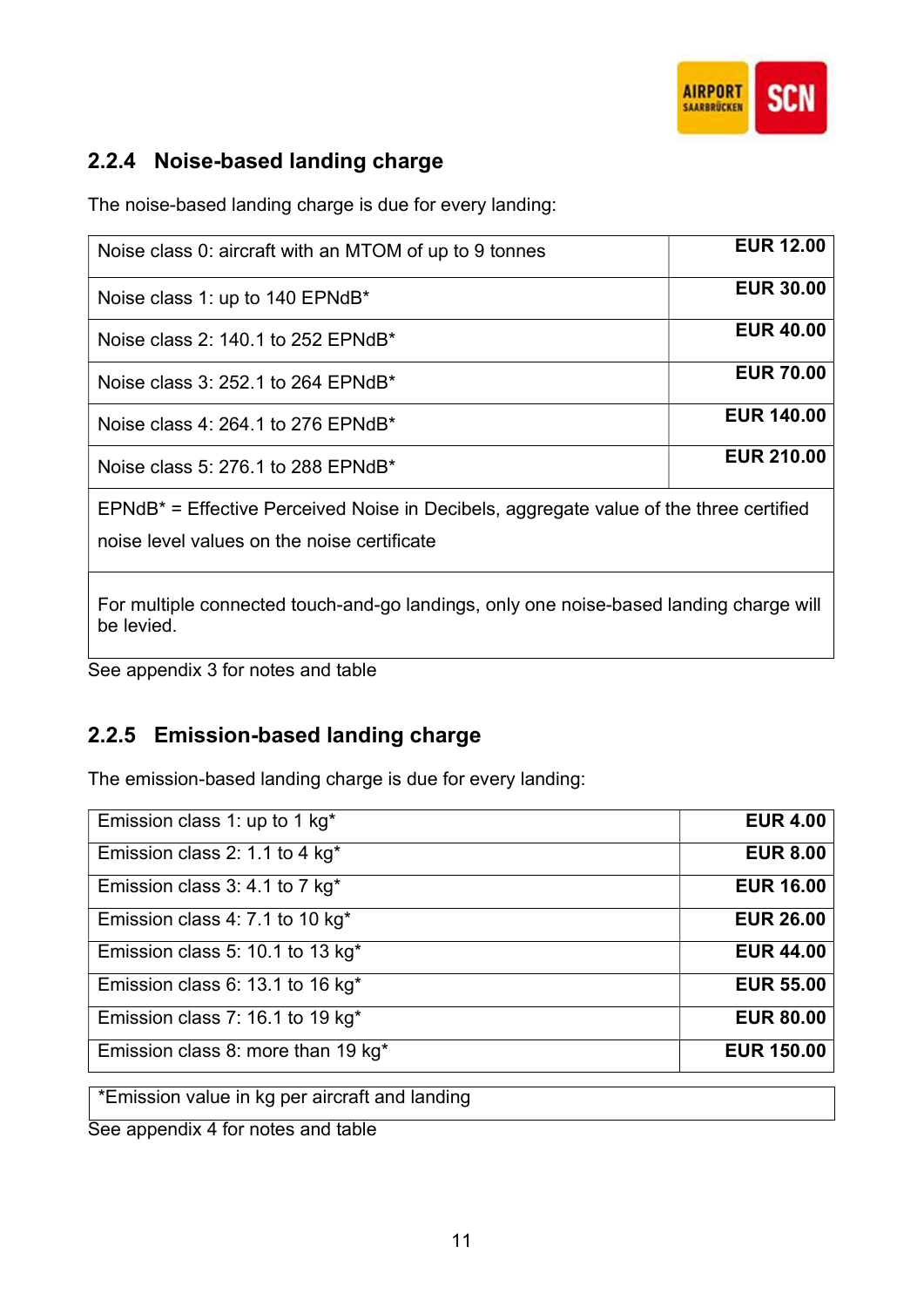

### 2.2.6 Landing and/or take-off between 22:30 and 06:00

For landings and/or take-offs between 22:30 and 06:00, a surcharge is applied for the period during which the airport's availability is guaranteed (early/late opening).

All times are local.

Early/late opening

22:31 – 05:59 per 30 min EUR 180.00

### 2.2.7 Discounts for training/familiarisation flights

The charges stated in sections 2.2.1 and 2.2.2 are discounted by 50% for training and familiarisation flights.

### 2.3 Passenger charges

In commercial aviation, in addition to the landing charges set out in section 2.2 a passenger charge is also payable, calculated on the basis of the number of passengers on board the aircraft at take-off.

### 2.3.1 Schengen countries

| If the aircraft's previous take-off was from an airport in a |                 |
|--------------------------------------------------------------|-----------------|
| Schengen country (appendix 1)                                | <b>EUR 6.10</b> |

### 2.3.2 Non-Schengen countries

If the aircraft's previous take-off was from an airport not in a Schengen country (appendix 1) EUR 6.80

This calculation does not include children not entitled to a seat of their own, or the serving flight crew.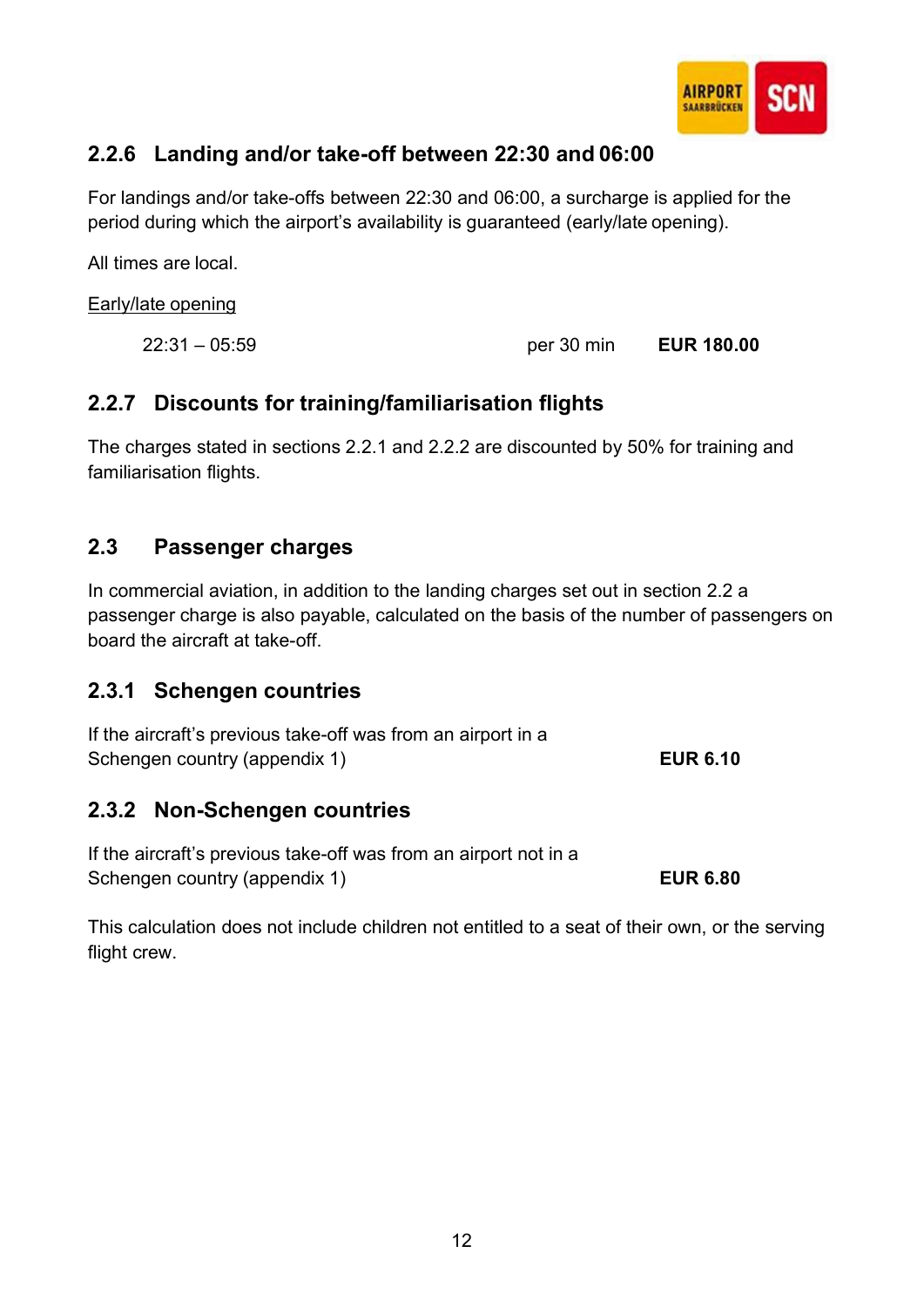

### 2.4 Parking charges

There is a rental charge (parking charge) payable to the airport operator for the parking of aircraft at the airport. The amount of the parking charge is calculated on the basis of the aircraft's MTOM.

The parking charge per 24 hours (or part thereof) and per 1,000 kg (or part thereof) of MTOM is:

EUR 2.00

The minimum parking charge is:

EUR 10.00

The first three hours of aircraft parking are not included in the calculation.

### Special provision

The aircraft operator and the airport may conclude a lease agreement before the commencement of the parking period for aircraft expected to be parked for more than 30 consecutive days.

A separate contract must be concluded for parking in a hangar (if there is space available).

### 2.5 Conditions to promote air traffic

In order to generate sustained air traffic growth at Saarbrücken Airport, the airport operator grants airlines the promotional discounts outlined below. All airlines are entitled make use of these promotional discounts. The promotional discounts for new airlines (see 2.5.1) and for promoting new flight destinations (see 2.5.2) may not be combined.

Promotional discounts are applied to flight connections for which the following criteria all apply:

- $\Box$  Flight reported to the airport operator in writing by the airline
- $\Box$  Bookability can be demonstrated to the airport operator in writing
- $\Box$  Written consent received from the airport operator
- $\Box$  Flight begins operations within 6 months of the written notification

The promotional discount granted must be in line with the EU airport guidelines dated 04/04/2014. Airlines must provide appropriate evidence of costs and anticipated traffic volumes. The manner in which this evidence is to be provided shall be individually agreed.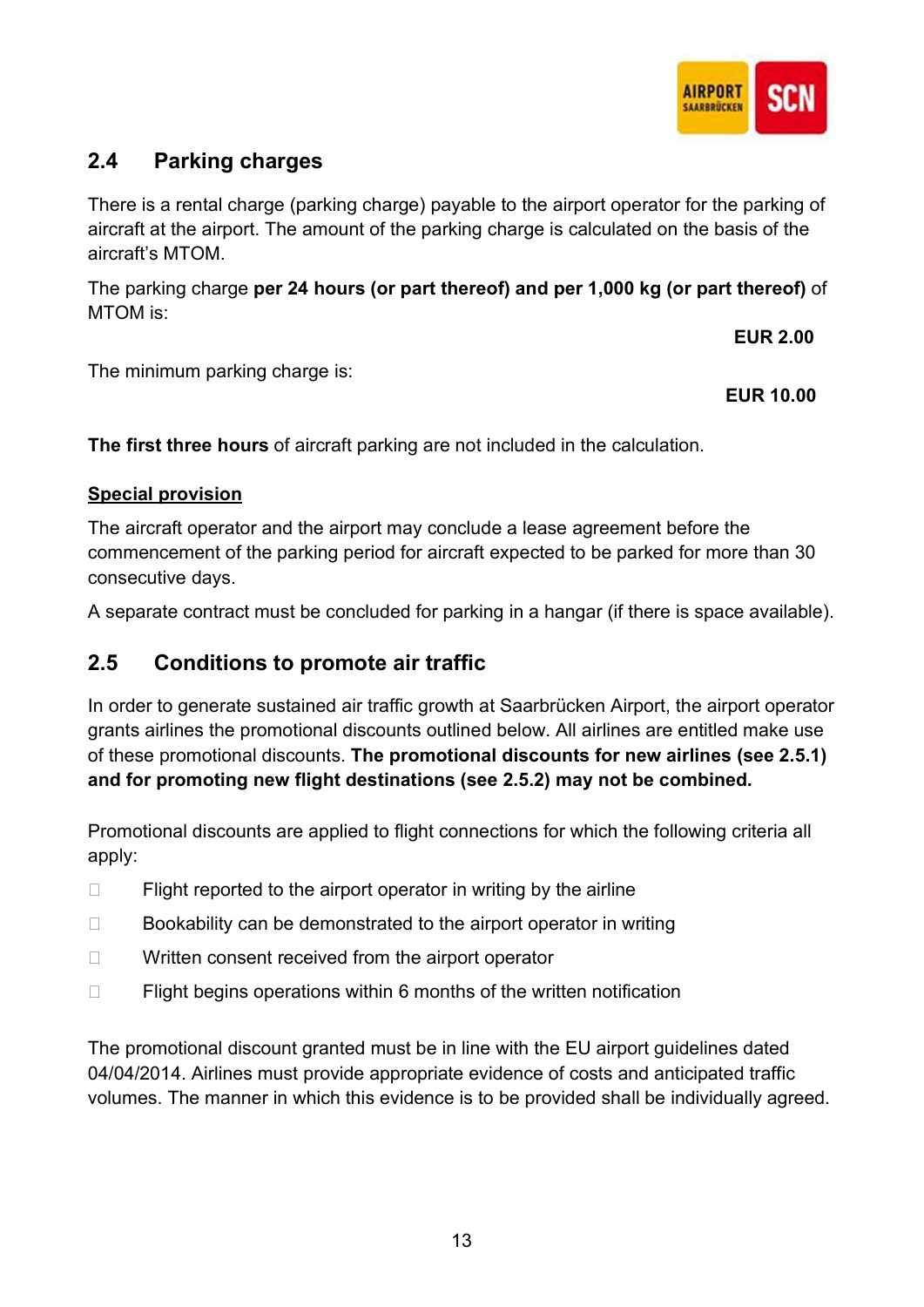

No promotional discount shall be granted to a route if the applying airline, an airline affiliated to the applying airline under section 14 of the German Stock Corporations Act (AktG), or an airline acting within the scope of an alliance with the applying airline has previously operated this route before the date of the application, or if more than six months have elapsed between the application date and the route going into operation.

The airport operator is entitled to offset any payable and undisputed receivables due from the relevant airline against the promotional discount being granted.

# 2.5.1 Promotional discount for new airlines

Flights offered by airlines operating in Saarbrücken for the first time receive the following promotional discounts on the landing charges described in sections 2.2.2 and 2.2.3:

- □ 50% in the first year
- □ 30% in the second year
- □ 20% in the third vear

If the airline ceases operations at Saarbrücken Airport before three calendar years have passed, the entire promotional discount granted to the relevant airline must be refunded in full within a period of one month.

### 2.5.2 Promotional discount for new flight destinations

A new destination is defined as a one to which regular flights are conducted (once a week during each scheduling season) and which was not served by Saarbrücken Airport during the 12 months prior to the route going into operation.

New flight destinations receive the following promotional discounts on the landing charges described in sections 2.2.2 and 2.2.3:

- □ 50% in the first year
- □ 30% in the second year
- □ 20% in the third year

If the airline ceases to operate the new route before three calendar years have passed, the entire promotional discount granted for the relevant destination must be refunded in full within a period of one month.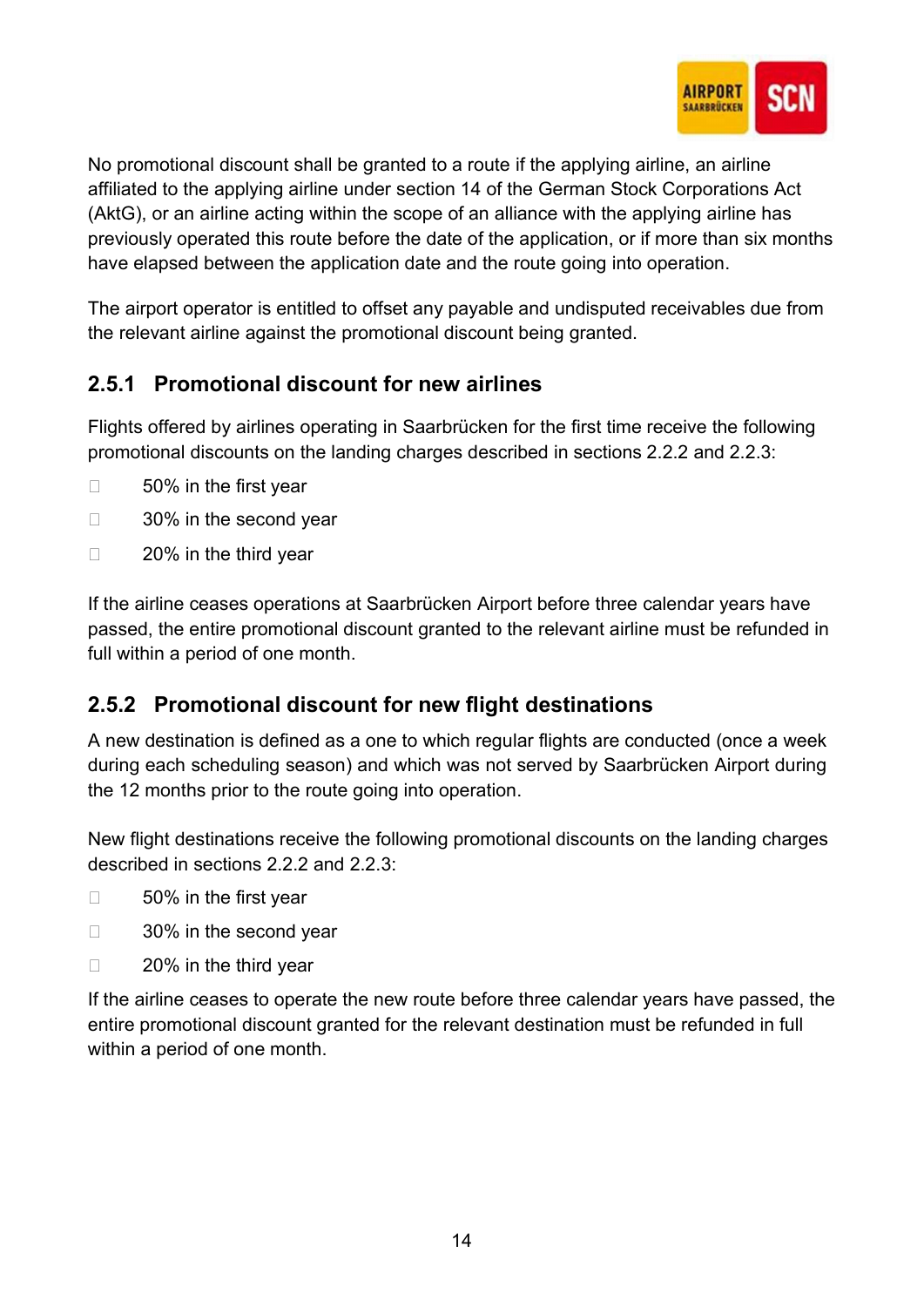

### 2.5.3 Promotional discount for passenger volume

Airlines which transport 60,000 to 100,000 (arriving and departing) passengers to/from SCN during a calendar year shall in the following year receive a refund amounting to 5% of the turnover generated from its total passenger charges (as per section 2.3) in the year under review.

Airlines which transport more than 100,000 (arriving and departing) passengers to/from SCN during a calendar year shall in the following year receive a refund amounting to 10% of the turnover generated from its total passenger charges (as per section 2.3) in the year under review.

# 2.6 Official approval

The landing, noise, emission, passenger, PRM, security and parking charges have been approved by the Saarland Ministry of Economic Affairs, Labour, Energy and Traffic (Department D/6 – Aviation) and are valid from 01/04/2016.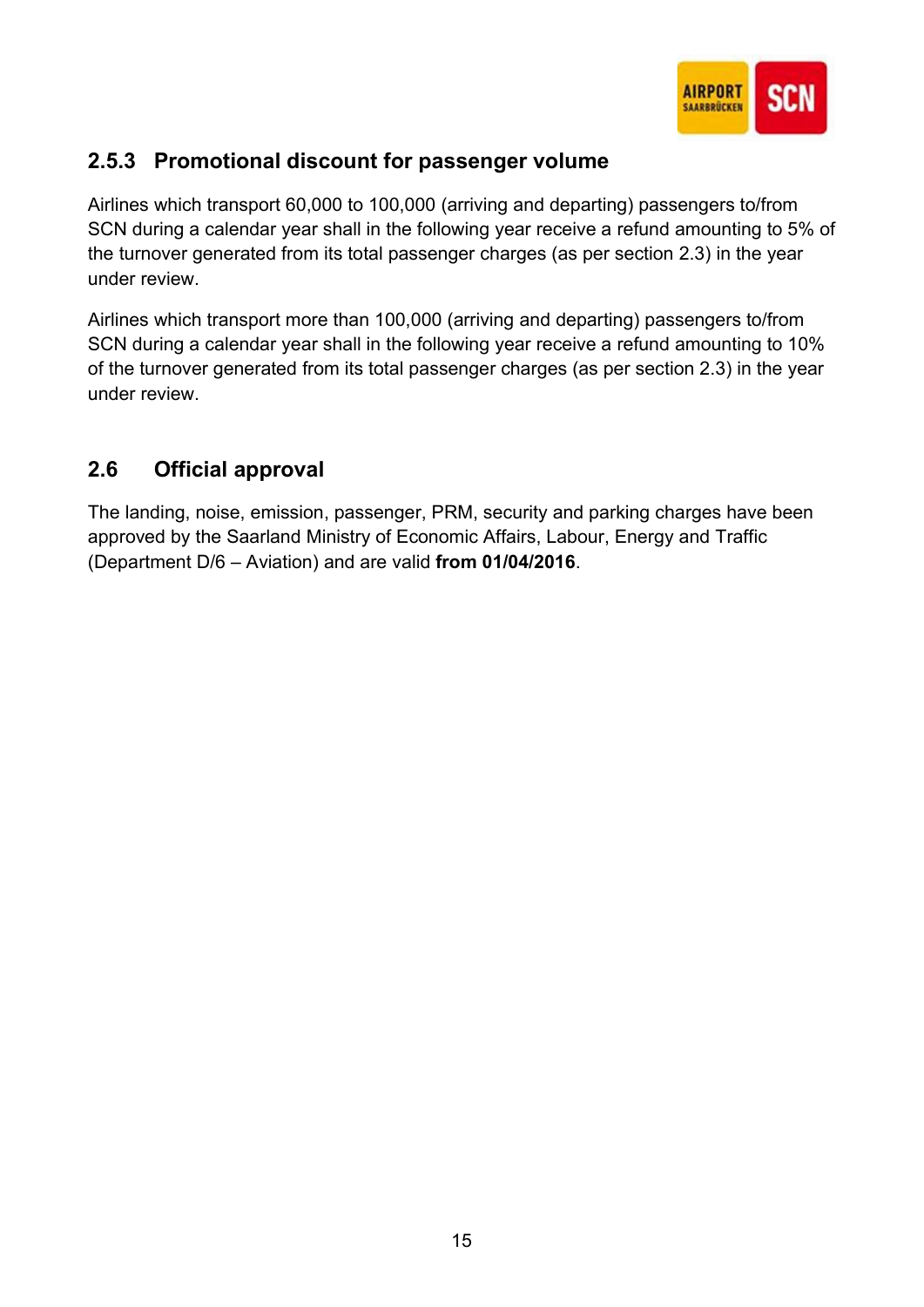

# Appendix 1 to the schedule of charges

### List of countries

Austria Belgium Czech Republic **Denmark** Estonia Finland France **Germany** Greece Hungary Iceland Italy Latvia **Liechtenstein** Lithuania Luxembourg Malta The Netherlands Norway Poland Portugal Slovakia Slovenia Spain Sweden **Switzerland**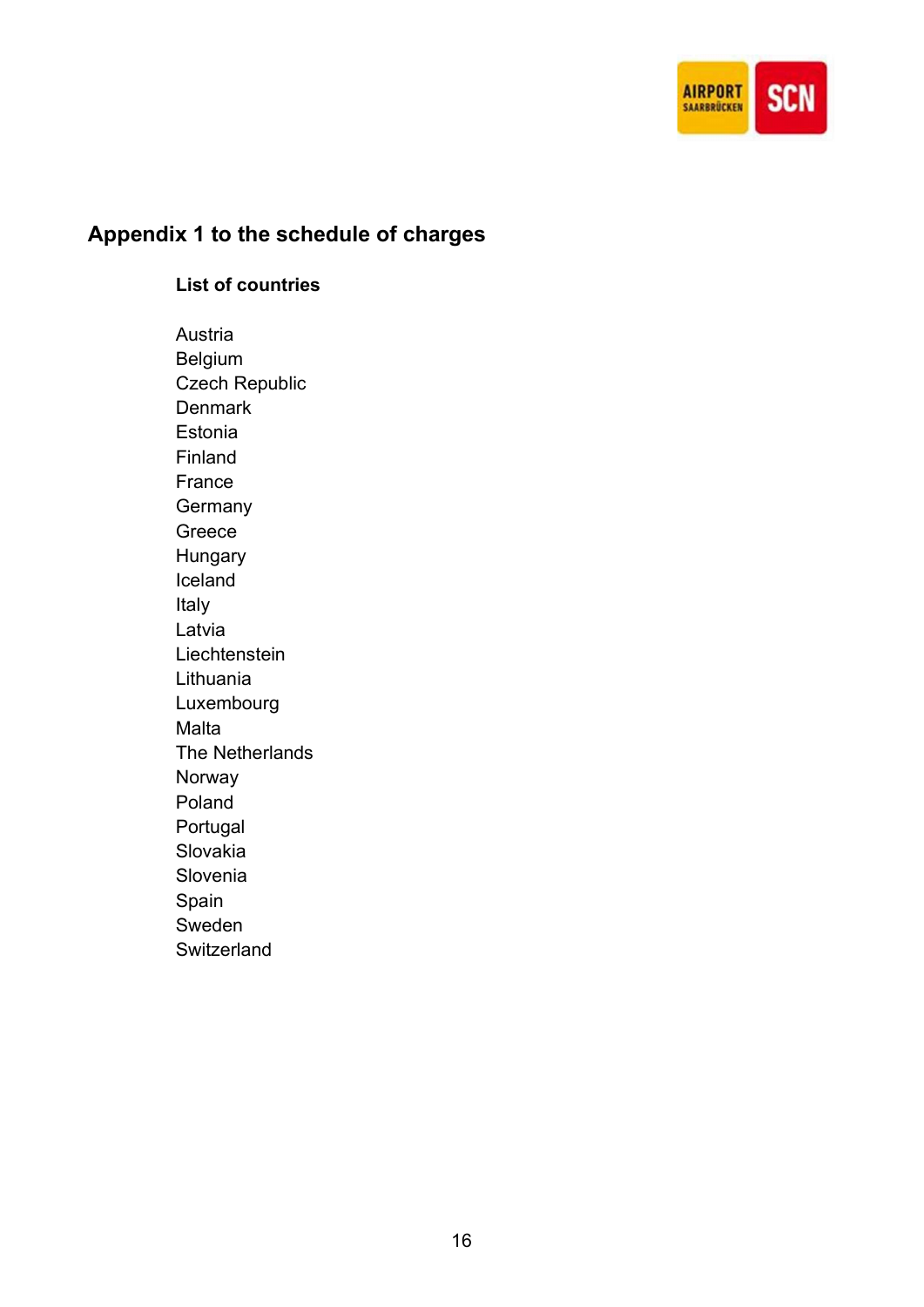

### Appendix 2 to the schedule of charges

BMVBW bonus list (NfL I-83/03) for aircraft taking off or landing:

### For take-off For landing

All series/models with an MTOM\* All series-models with an MTOM\* of under 25 t, plus: of under 25 t, plus: Airbus 300 Airbus 300 Airbus 310 Airbus 310 Airbus 330 Airbus 330 Airbus 340 Airbus 340 Airbus A319/320/321 Airbus A319/320/321 BAe 146/AVRO RJ series BAe 146/AVRO RJ series Boeing 717 Boeing 717 Boeing 727 re-engined with Boeing 727 re-engined with Boeing 737 all types Boeing 737 all types Boeing 747-400 Boeing 747-400 Boeing 757 Boeing 757 Boeing 767 Boeing 767 Boeing 777 Boeing 777 Canadair RJ Canadair RJ Dash 8-400 Dash 8-400 Fokker 70/100 Fokker 70/100 Gulfstream IV/V Gulfstream IV/V Lockheed 1011 McDonnell Douglas DC 10 McDonnell Douglas DC 10-30

McDonnell Douglas MD 11 McDonnell Douglas MD 11 McDonnell Douglas MD 90 McDonnell Douglas MD 90 Tupolev 204 Tupolev 204

\*Maximum take-off mass

3 Tay engines 3 Tay engines

McDonnell Douglas DC 8-70 series McDonnell Douglas DC 8-70 series McDonnell Douglas MD 80 series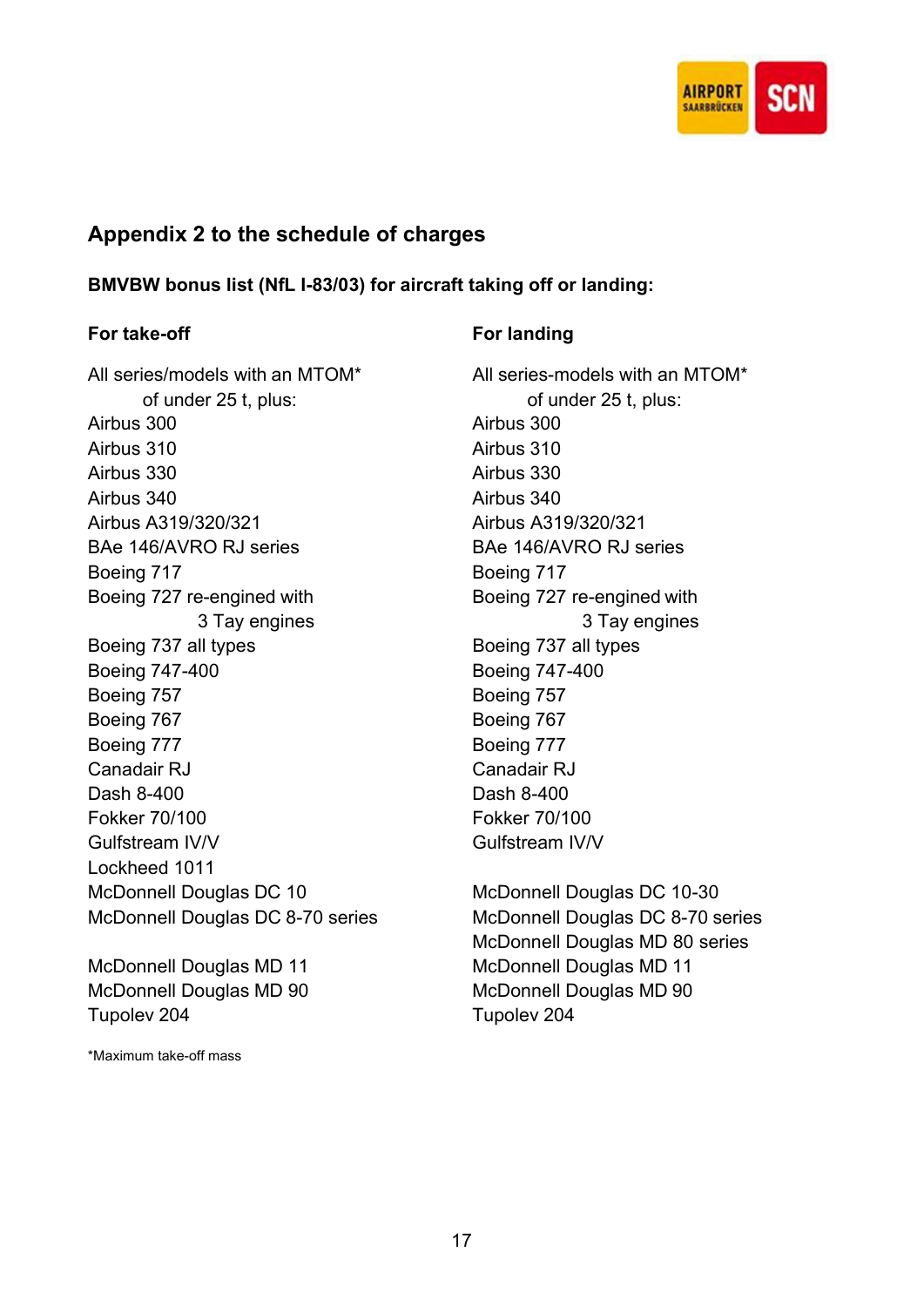

# Appendix 3 to the schedule of charges

### Noise classes for aircraft as per section 2.2.4

Aircraft are classified into the relevant noise classes according to the aggregate value (ICAO Annex 16) of the three certified noise values (lateral, approach and flyover) on the aircraft's noise certificate. Until this documentation is submitted by the aircraft operator, the aircraft type's standard noise value known by the airport operator shall be applied (see excerpt below from the internationally recognised aircraft type database). An aircraft may be assigned a different noise class to the one stated in the sample list on the basis of its engine. Aircraft are assigned a noise class using an internationally recognised database. Changes to the aggregate value are only recognised if communicated by the aircraft operator before landing.

| Noise class       | <b>Aircraft type</b>                         |                                                |
|-------------------|----------------------------------------------|------------------------------------------------|
| Noise class 0:    | All aircraft with an MTOM of up to 10 tonnes |                                                |
| Noise class 1:    |                                              | Not currently operating at Saarbrücken airport |
| Noise class $2$ : | AT45                                         | ATR 42-500                                     |
|                   | C680                                         | Cessna Citation 680 Sovereign                  |
|                   | C750                                         | Cessna Citation 750 X                          |
|                   | LJ60                                         | Learjet 60                                     |
| Noise class 3:    | AT75                                         | ATR 72-500                                     |
|                   | AT76                                         | ATR 72-600                                     |
|                   | <b>CL30</b>                                  | Bombardier BD-100 Challenger 300               |
|                   | CL <sub>60</sub>                             | Canadair CL-600 Challenger 600-604             |
|                   | CRJ1                                         | Canadair Regional Jet CRJ-100                  |
|                   | CRJ2                                         | Canadair Regional Jet CRJ-200                  |
|                   | CRJ7                                         | Canadair Regional Jet CRJ-700                  |
|                   | CRJ9                                         | Canadair Regional Jet CRJ-900                  |
|                   | D328                                         | Fairchild-Dornier 328                          |
|                   | DH <sub>8</sub> C                            | De Havilland DHC-8-300 Dash 8                  |
|                   | DH8D                                         | De Havilland DHC-8-400 Dash 8                  |
|                   | E135                                         | Embraer EMB-135 / ERJ-135                      |
|                   | E145                                         | Embraer EMB-145 / ERJ-145                      |
|                   | F <sub>2</sub> TH                            | Dassault Falcon 2000                           |
|                   | F <sub>50</sub>                              | Fokker 50                                      |
|                   | F70                                          | Fokker 70                                      |
|                   | F900                                         | Dassault Falcon 900                            |
|                   | G150                                         | Gulfstream G150                                |
|                   | <b>GALX</b>                                  | Gulfstream G200                                |
|                   | GL5T                                         | Bombardier BD-700 Global 5000                  |
|                   | <b>GLEX</b>                                  | Bombardier BD-700 Global Express               |
|                   | GLF4                                         | Gulfstream 4                                   |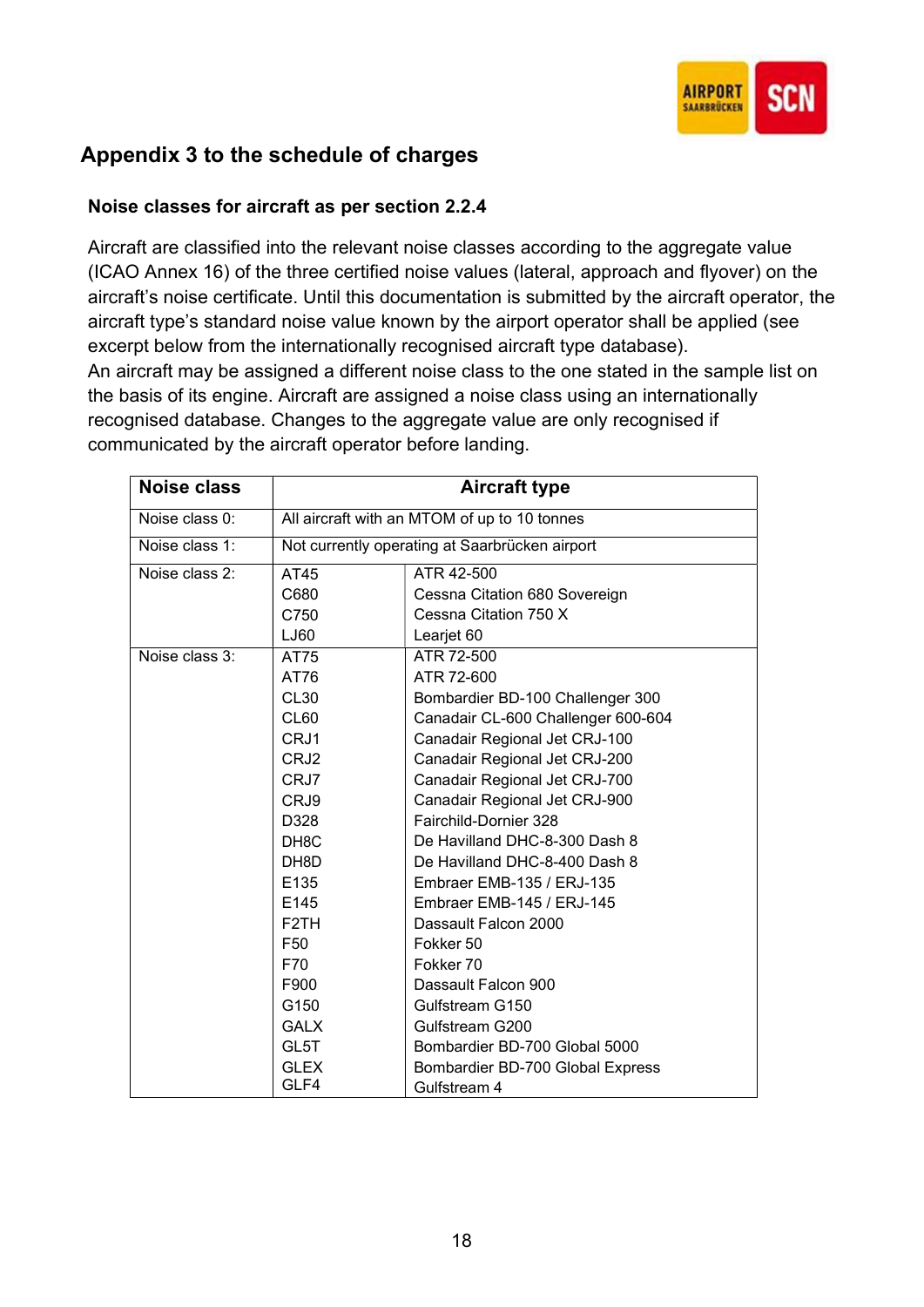

| <b>Noise class</b> | <b>Aircraft type</b> |                            |
|--------------------|----------------------|----------------------------|
| Noise class 3:     | GLF5                 | Gulfstream 5               |
|                    | GLF6                 | Gulfstream G650            |
|                    | <b>H25B</b>          | Hawker-Siddeley HS-125-700 |
|                    | HA4T                 | Hawker 4000 Horizon        |
|                    | J328                 | Fairchild-Dornier 328 Jet  |
|                    | <b>SB20</b>          | Saab 2000                  |
|                    | SF34                 | Saab 340                   |
| Noise class 4:     | A318                 | Airbus A 318               |
|                    | A319                 | Airbus A 319               |
|                    | A320                 | Airbus A 320               |
|                    | AN26                 | Antonov AN-26              |
|                    | AT72                 | ATR 72-200                 |
|                    | B462                 | BAe 146-200                |
|                    | B735                 | Boeing 737-500             |
|                    | B736                 | Boeing 737-600             |
|                    | <b>B737</b>          | Boeing 737-700             |
|                    | <b>B738</b>          | Boeing 737-800             |
|                    | C650                 | Cessna 650 Citation III    |
|                    | E170                 | Embraer EMB-170 / ERJ-170  |
|                    | E190                 | Embraer EMB-190 / ERJ-190  |
|                    | F100                 | Fokker 100                 |
|                    | FA20                 | Dassault Falcon 20         |
|                    | <b>FA50</b>          | Dassault Falcon 50         |
|                    | FA7X                 | Dassault Falcon 7X         |
|                    | MD87                 | McDonnell Douglas MD-87    |
|                    | MD90                 | McDonnell Douglas MD-90    |
|                    | <b>RJ85</b>          | BAe Avro RJ-85             |
| Noise class 5:     | A310                 | Airbus A 310               |
|                    | A321                 | Airbus A 321               |
|                    | A332                 | Airbus A 330-200           |
|                    | A333                 | Airbus A 330-300           |
|                    | A343                 | Airbus A 340-300           |
|                    | B734                 | Boeing 737-400             |
|                    | B739                 | Boeing 737-900             |
|                    | B753                 | Boeing 757-300             |
|                    | <b>MD81</b>          | McDonnell Douglas MD-81    |
|                    | MD83                 | McDonnell Douglas MD-83    |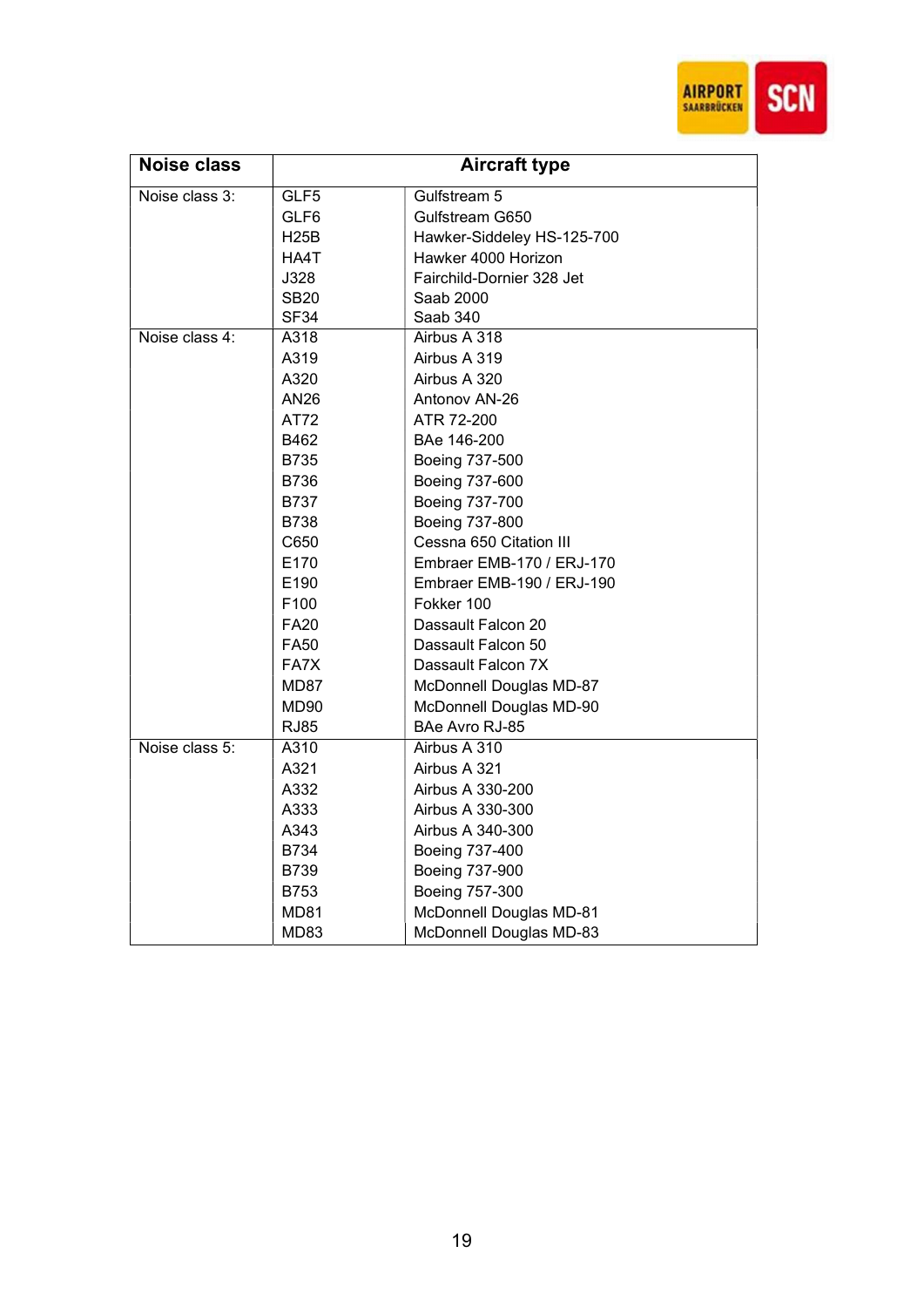

### Appendix 4 to the schedule of charges

### Emission classes for aircraft as per section 2.2.5

The emission-based landing charge is calculated per kilogram of nitric oxide equivalent (the emission value) emitted within an aircraft's standardised landing and take-off cycle (LTO cycle), invoiced per landing. This is invoiced as a fixed amount by emission class.

The emission value is calculated using the ERLIG (Emission Related Landing Charges Investigation Group, ECAC) formula on the basis of the certified nitrogen oxide (NOx) and hydrocarbon (HC) emissions per engine in the LTO cycle in accordance with the provisions of ICAO Annex 16, Volume II. The necessary information regarding aircraft and engine types is ascertained using a recognised database, built on the basis of the ICAO database of turbofan and jet engines and the FOI Swedish Defence Research Agency database of turboprop engines (for examples see the table below).

If these emission databases should contain no or differing entries for a particular engine, then the highest recorded emission value shall be applied regardless of the relevant usage criteria.

Use of an engine type with lower emission values should be proven to the airport operator by presenting the aircraft flight manual (AFM) together with the corresponding ICAO certificate or manufacturer's declaration in good time before the landing. If this has not been prove, the airport operator shall calculate the charges due on the basis of the known emission value for the aircraft or engine type.

Any increases or reductions to aircraft emission values under the AFM, ICAO certificate or manufacturer's declaration must be communicated to the airport operator immediately.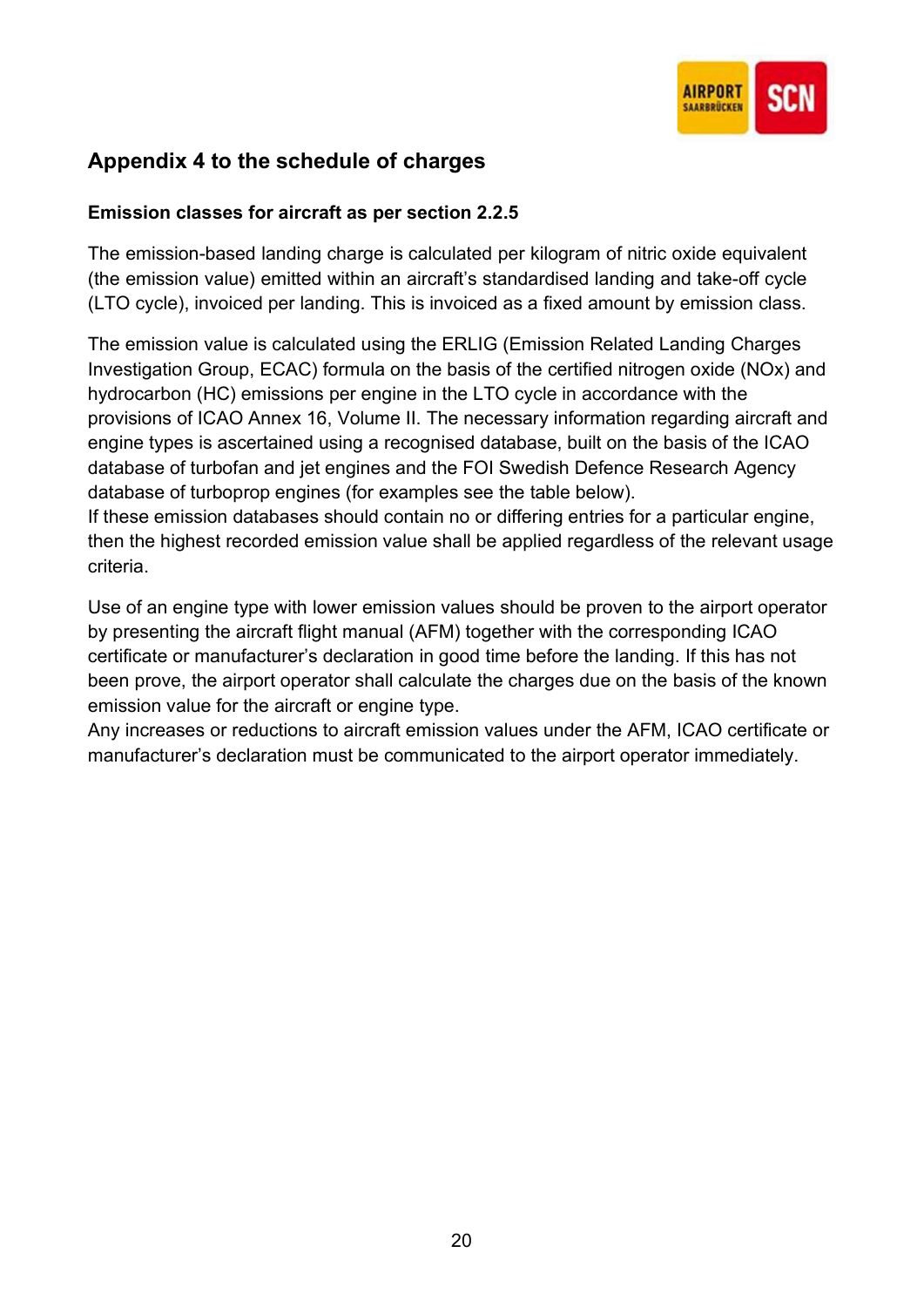

| <b>Emission</b>   | <b>Aircraft type</b> |                                    |  |
|-------------------|----------------------|------------------------------------|--|
| class             |                      |                                    |  |
| Emission class 1: | AN <sub>26</sub>     | Antonov AN-26                      |  |
|                   | C <sub>25A</sub>     | Cessna 525A Citation CJ2+          |  |
|                   | C25B                 | Cessna 525B Citation CJ3           |  |
|                   | C25C                 | Cessna 525C Citation CJ4           |  |
|                   | C510                 | Cessna 510 Citation Mustang        |  |
|                   | C525                 | Cessna 525 Citation CJ1+           |  |
|                   | E50P                 | Embraer EMB-500 Phenom 100         |  |
|                   | E55P                 | Embraer EMB-505 Phenom 300         |  |
|                   | <b>EA50</b>          | Eclipse EA-500                     |  |
|                   | PRM1                 | Raytheon 390 Premier I             |  |
|                   | SF34                 | Saab 340                           |  |
| Emission class 2: | AN <sub>12</sub>     | Antonov AN-12                      |  |
|                   | AT45                 | ATR 42-500                         |  |
|                   | AT72                 | ATR 72-200                         |  |
|                   | AT75                 | ATR 72-500                         |  |
|                   | AT76                 | ATR 72-600                         |  |
|                   | B462                 | BAe 146-200                        |  |
|                   | <b>BE40</b>          | Hawker 400A (Beechjet)             |  |
|                   | C <sub>130</sub>     | Lockheed C-130 Hercules            |  |
|                   | C500                 | Cessna 500 Citation I              |  |
|                   | C501                 | Cessna 501 Citation I/SP           |  |
|                   | C <sub>550</sub>     | Cessna 550B Citation Bravo         |  |
|                   | C551                 | Cessna 551 Citation II/SP          |  |
|                   | C560                 | Cessna 560 Citation Encore         |  |
|                   | C56X                 | Cessna 560 Citation XLS            |  |
|                   | C650                 | Cessna 650 Citation III            |  |
|                   | C680                 | Cessna 680 Citation Sovereign      |  |
|                   | C750                 | Cessna 750 Citation X              |  |
|                   | CL <sub>30</sub>     | Bombardier BD-100 challenger 300   |  |
|                   | CL60                 | Canadair CL-600 Challenger 600-604 |  |
|                   | CRJ1                 | Canadair Regional Jet CRJ-100      |  |
|                   | CRJ2                 | Canadair Regional Jet CRJ-200      |  |
|                   | D328                 | Fairchild-Dornier 328              |  |
|                   | DH <sub>8</sub> C    | De Havilland DHC-8-300 Dash 8      |  |
|                   | DH8D                 | De Havilland DHC-8-400 Dash 8      |  |
|                   | E135                 | Embraer EMB-135 / ERJ-135          |  |
|                   | E145                 | Embraer EMB-145 / ERJ-145          |  |
|                   | F2TH                 | Dassault Falcon 2000               |  |
|                   | F50                  | Fokker 50                          |  |
|                   | F900                 | Dassault Falcon 900                |  |
|                   | <b>FA20</b>          | Dassault Falcon 20                 |  |
|                   | <b>FA50</b>          | Dassault Falcon 50                 |  |
|                   | FA7X                 | Dassault Falcon 7X                 |  |
|                   | G150                 | Gulfstream G150                    |  |

The table shows a sample aircraft classification by emission class: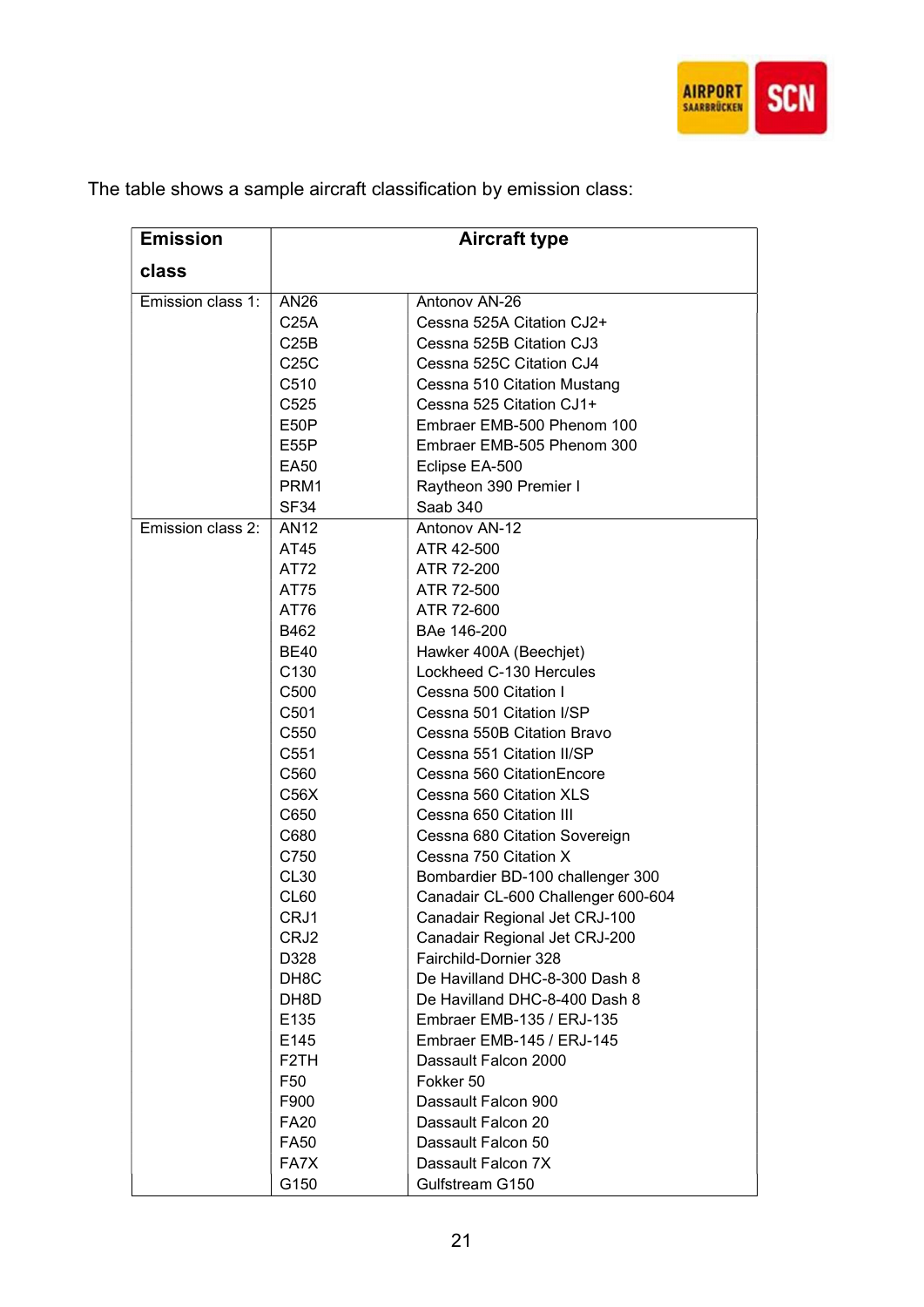

| <b>Emission</b>   |                  | <b>Aircraft type</b>             |
|-------------------|------------------|----------------------------------|
| class             |                  |                                  |
| Emission class 2: | <b>GALX</b>      | Gulfstream G200                  |
|                   | <b>H25B</b>      | Hawker Siddeley HS-125-700       |
|                   | HA4T             | Hawker 4000 Horizon              |
|                   | J328             | Fairchild-Dornier 328 Jet        |
|                   | LJ31             | Learjet 31                       |
|                   | LJ35             | Learjet 35                       |
|                   | LJ45             | Learjet 45                       |
|                   | LJ55             | Learjet 55                       |
|                   | LJ60             | Learjet 60                       |
|                   | <b>SB20</b>      | Saab 2000                        |
| Emission class 3: | A318             | Airbus A 318                     |
|                   | A319             | Airbus A319                      |
|                   | CRJ7             | Canadair Regional Jet CRJ-700    |
|                   | CRJ9             | Canadair Regional Jet CRJ-900    |
|                   | E170             | Embraer EMB-170 / ERJ-170        |
|                   | E190             | Embraer EMB-190 / ERJ-190        |
|                   | F <sub>100</sub> | Fokker 100                       |
|                   | F70              | Fokker 70                        |
|                   | GL5T             | Bombardier BD-700 Global 5000    |
|                   | <b>GLEX</b>      | Bombardier BD-700 Global Express |
|                   | GLF4             | Gulfstream 4                     |
|                   | GLF <sub>5</sub> | Gulfstream 5                     |
|                   | GLF <sub>6</sub> | Gulfstream G650                  |
|                   | <b>RJ85</b>      | BAe Avro RJ-85                   |
| Emission class 4: | <b>B734</b>      | Boeing 737-400                   |
|                   | <b>B735</b>      | Boeing 737-500                   |
|                   | <b>B736</b>      | Boeing 737-600                   |
|                   | <b>B737</b>      | Boeing 737-700                   |
|                   | <b>MD81</b>      | McDonnell Douglas MD-81          |
| Emission class 5: | A320             | Airbus A 320                     |
|                   | B738             | Boeing 737-800                   |
|                   | B739             | Boeing 737-900                   |
|                   | MD83             | McDonnell Douglas MD-83          |
|                   | MD87             | McDonnell Douglas MD-87          |
| Emission class 6: | MD90             | McDonnell Douglas MD-90          |
| Emission class 7: | A321             | Airbus A 321                     |
|                   | A332             | Airbus A 330-200                 |
|                   | A333             | Airbus A 330-300                 |
|                   | B753             | Boeing 757-300                   |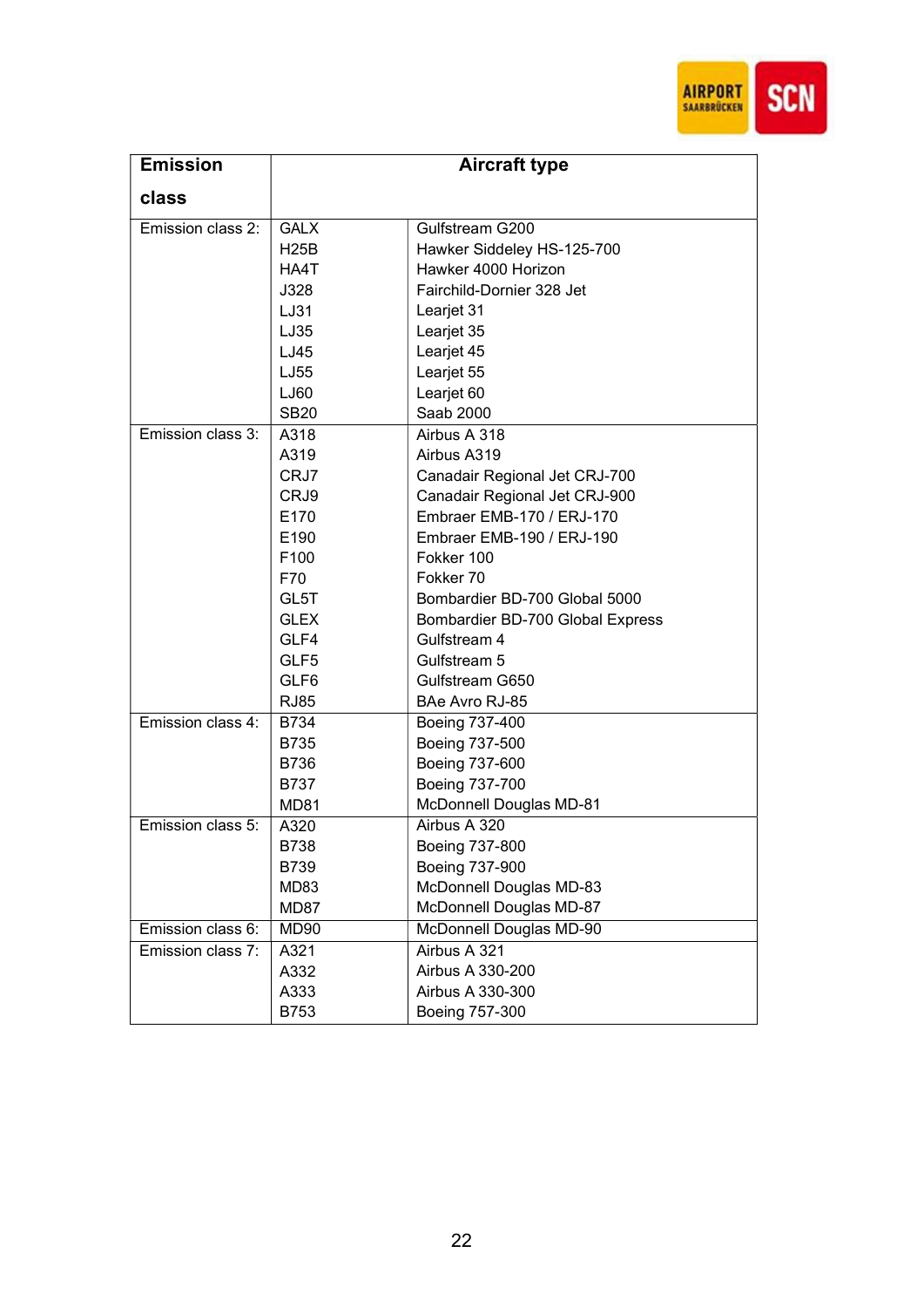

# 3. Charges not requiring authorisation under section 19b of the German Air Traffic Act (LuftVG)

3.1 List of general services provided

### 3.1.1 Entry into force

Chapter 3 enters into force on 01/01/2020.

### 3.1.2 Ground handling services and standards

The airport operator will perform ground handling services at the airline's request, to the extent that Saarbrücken Airport's staff and technical facilities allow. Ground handling services are performed in accordance with the standard procedures in place at Saarbrücken Airport, based on IATA AHM 810, DIN EN ISO 9001 and international standards.

The airport operator will use trained staff to perform the services to be rendered.

Any additional services performed on behalf of the airline but not included in our individual handling packages will be subject to a surcharge in accordance with the list of special services (as per sections 4 and 5).

The airport operator reserves the right to make changes to handling packages at any time. The airline shall be informed of any such changes in writing at least 60 days before the change comes into effect.

All services are rendered on instructions from the airline only. It is the airline's responsibility to obtain any official authorisations or similar.

No follow-me vehicle charges are levied for non-commercial landings.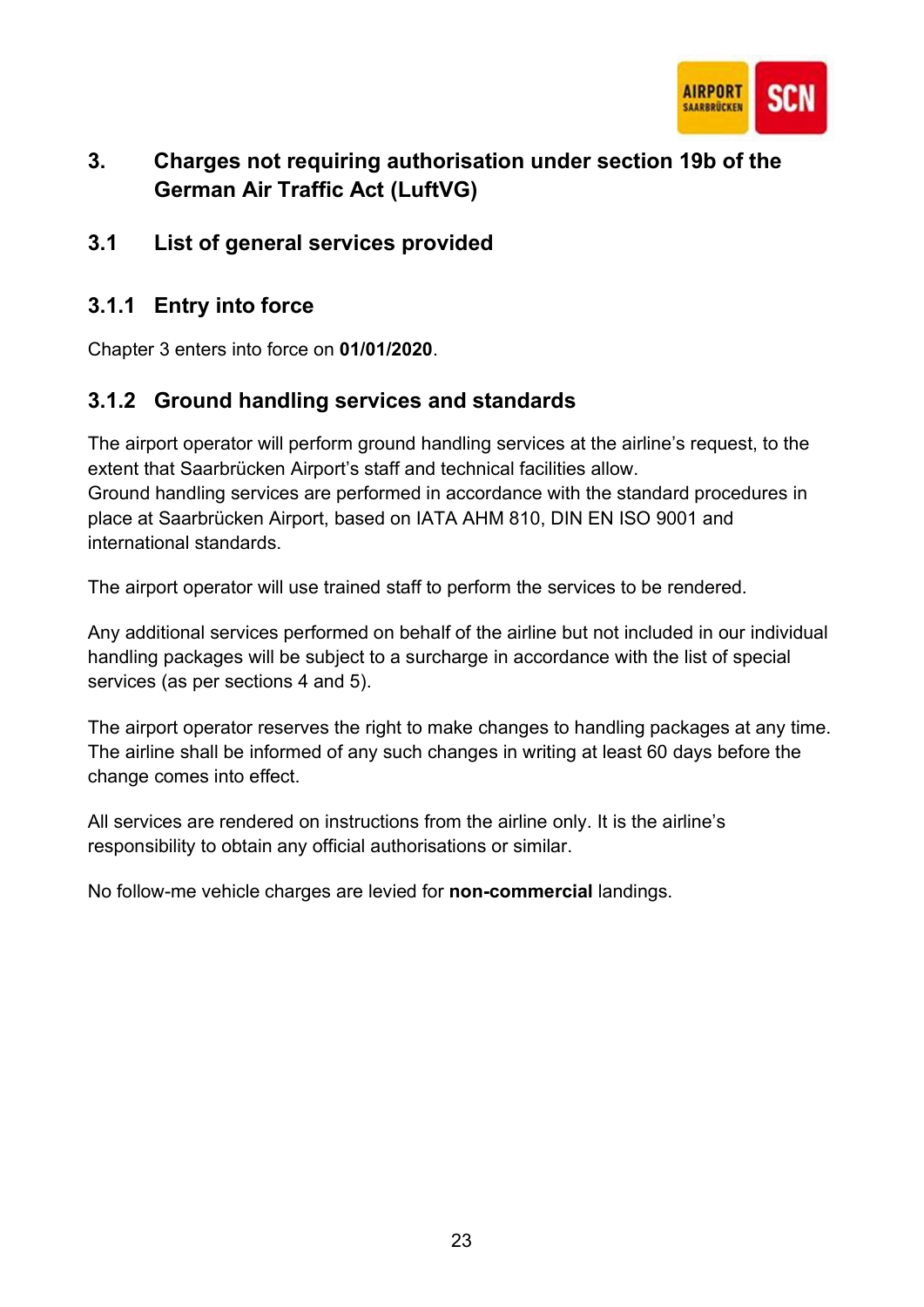

# 3.2 Ground handling charges

The airline is at liberty to opt for one of our ground handling packages or to create an individual package from the list of special services. If using an individual package, passenger service charges will be taken from the list of special services. Handling packages may not under any circumstances be combined with special services. Specific ground handling packages can be individually agreed with the airport operator. The overall price of ground handling packages remains the same even if the airline chooses not to use some of the partial services they include.

### 3.2.1 Ground handling package 1 up to 50 seats

Ground handling package 1 covers the following services:

- 1. Follow-me, marshalling, positioning/removal of chocks
- 2. Baggage handling (inbound)
- 3. Passenger service (inbound)
- 4. Passenger service (outbound)
- 5. Baggage handling (outbound)
- 6. Load control, communications, flight operations
- 7. Security

### Price of ground handling package 1: EUR 500.00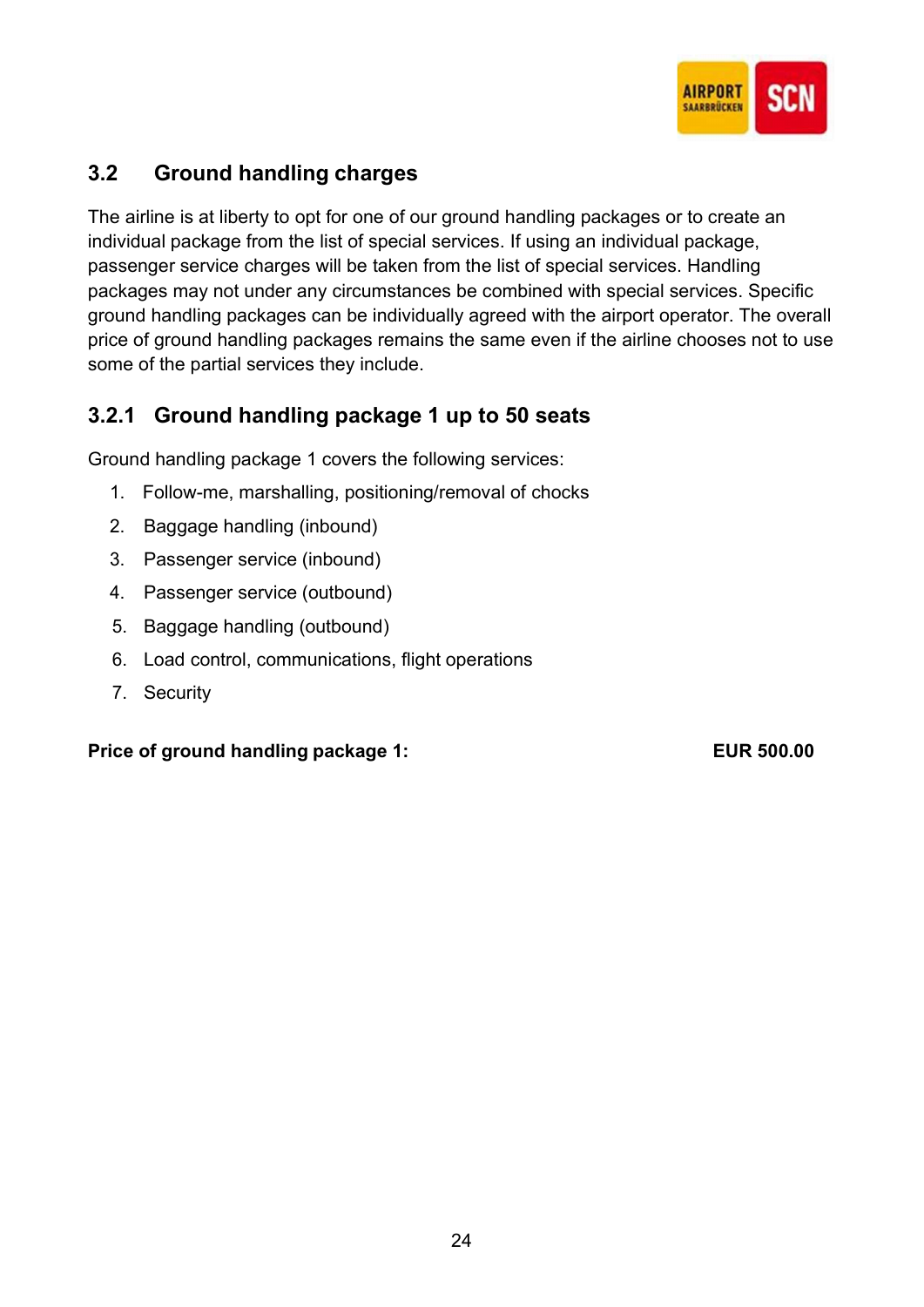

### 3.2.2 Ground handling package 2 up to 100 seats

Ground handling package 2 covers the following services:

- 1. Follow-me, marshalling, positioning/removal of chocks
- 2. 2 x passenger steps
- 3. Baggage handling (inbound)
- 4. Passenger service (inbound)
- 5. Cleaning of aircraft cabin interiors
- 6. Fresh water supply service
- 7. Toilet service
- 8. Passenger service (outbound, check-in, boarding)
- 9. Baggage handling (outbound)
- 10. Load control, communications, flight operations
- 11. Security

### Price of ground handling package 2: EUR 850.00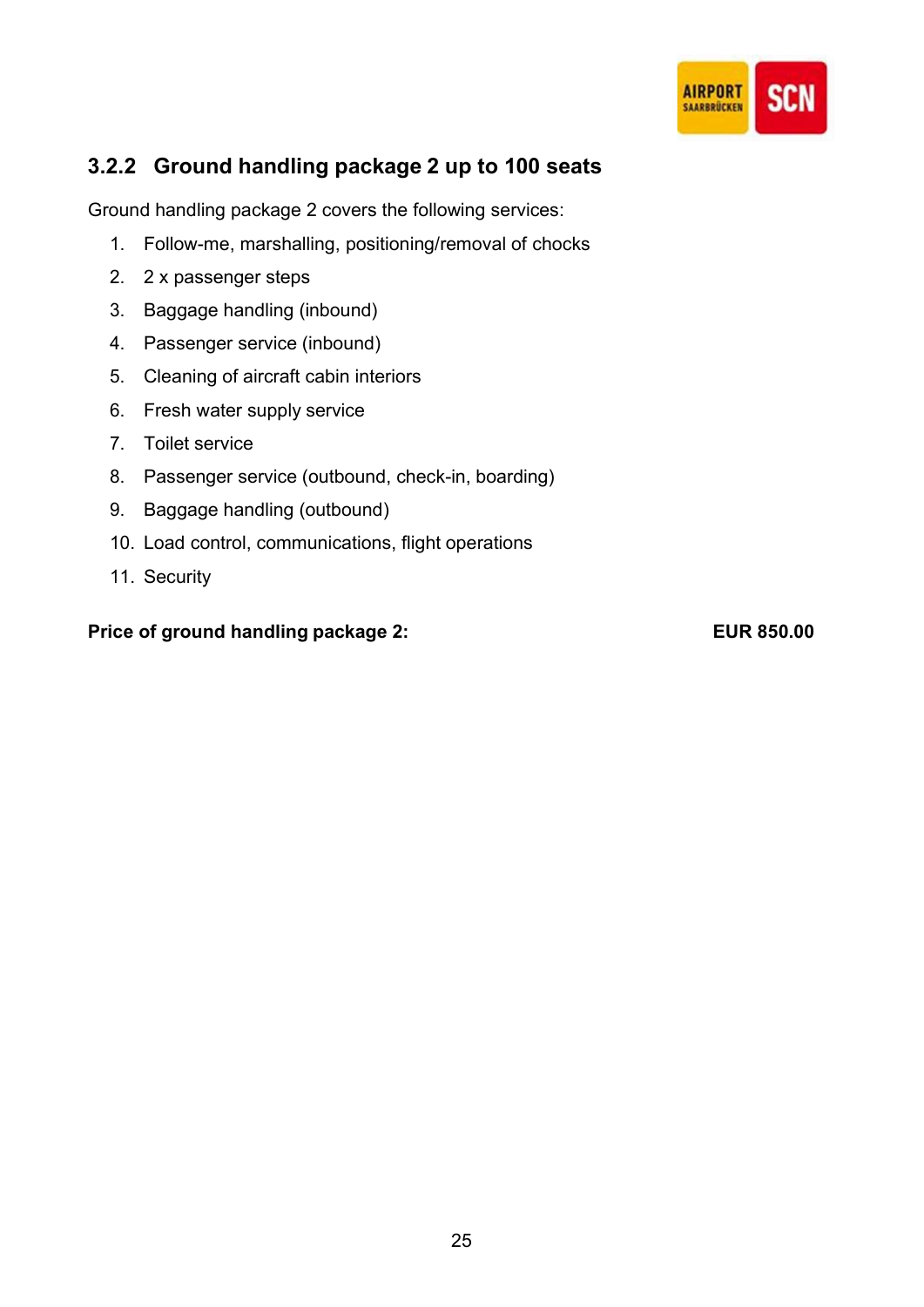

### 3.2.3 Ground handling package 3 over 100 seats

Ground handling package 3 covers the following services:

- 1. Follow-me, marshalling, positioning/removal of chocks
- 2. 2 x passenger steps
- 3. Baggage handling (inbound)
- 4. Passenger service (inbound)
- 5. Cleaning of aircraft cabin interiors
- 6. Fresh water supply service
- 7. Toilet service
- 8. Passenger service (outbound, check-in, boarding)
- 9. Baggage handling (outbound)
- 10. Load control, communications, flight operations
- 11. Security

### Price of ground handling package 3: EUR 1,400.00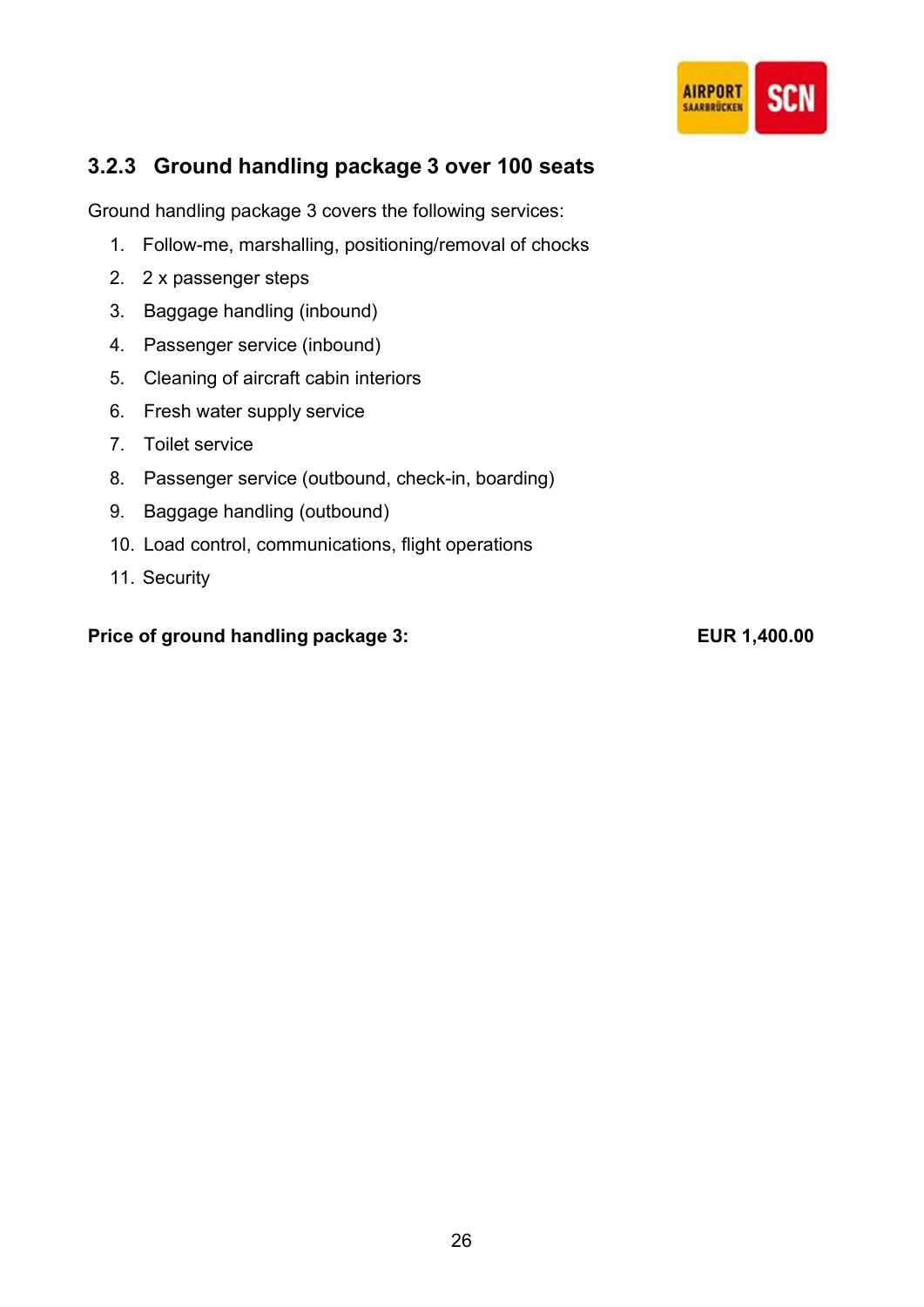

### 3.2.4 Ground handling package 4 (container baggage loading)

Ground handling package 4 covers the following services:

- 1. Follow-me, marshalling, positioning/removal of chocks
- 2. 2 x passenger steps
- 3. Baggage handling (inbound)
- 4. Passenger service (inbound)
- 5. Cleaning of aircraft cabin interiors
- 6. Fresh water supply
- 7. Toilet service
- 8. Passenger service (outbound, check-in, boarding)
- 9. Baggage handling (outbound)
- 10. Load control, communications, flight operations
- 11. Security

### Price of ground handling package 4: EUR 1,600.00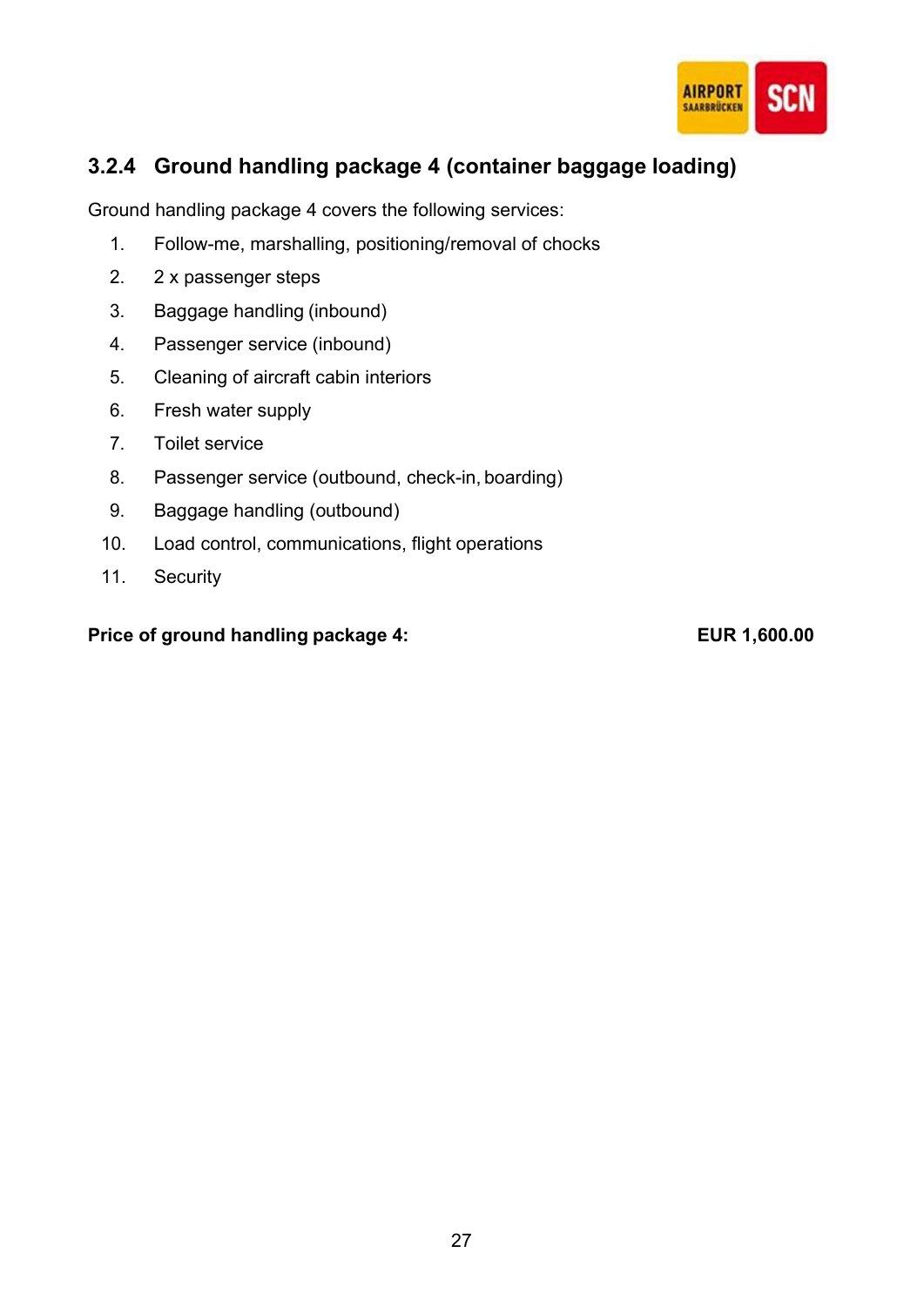

# 3.2.5 Disconnected handling

In the event of disconnected handling, i.e. when an aircraft's landing and take-off do not follow in direct succession (overnight parking, aborted flights, transfers etc.) or when the interval between an aircraft's landing (on block) and take-off (off block) is more than four hours, a surcharge of 20% shall be applied to the ground handling charge.

### 3.2.6 Aborted take-off

If an aircraft which has been handled then returns before take-off, no ground handling charges shall be levied provided that only the passengers disembark. However, if cargo, post or baggage begin to be unloaded, 50% of the handling charges shall be payable.

# 3.2.7 Cancelled and diverted flights

If ground handling is not performed because a scheduled or non-scheduled flight is cancelled, costs amounting to 40% of the ground handling charges shall be invoiced.

This does not apply if the cancellation is made at least **four hours** before the flight's scheduled arrival/departure time.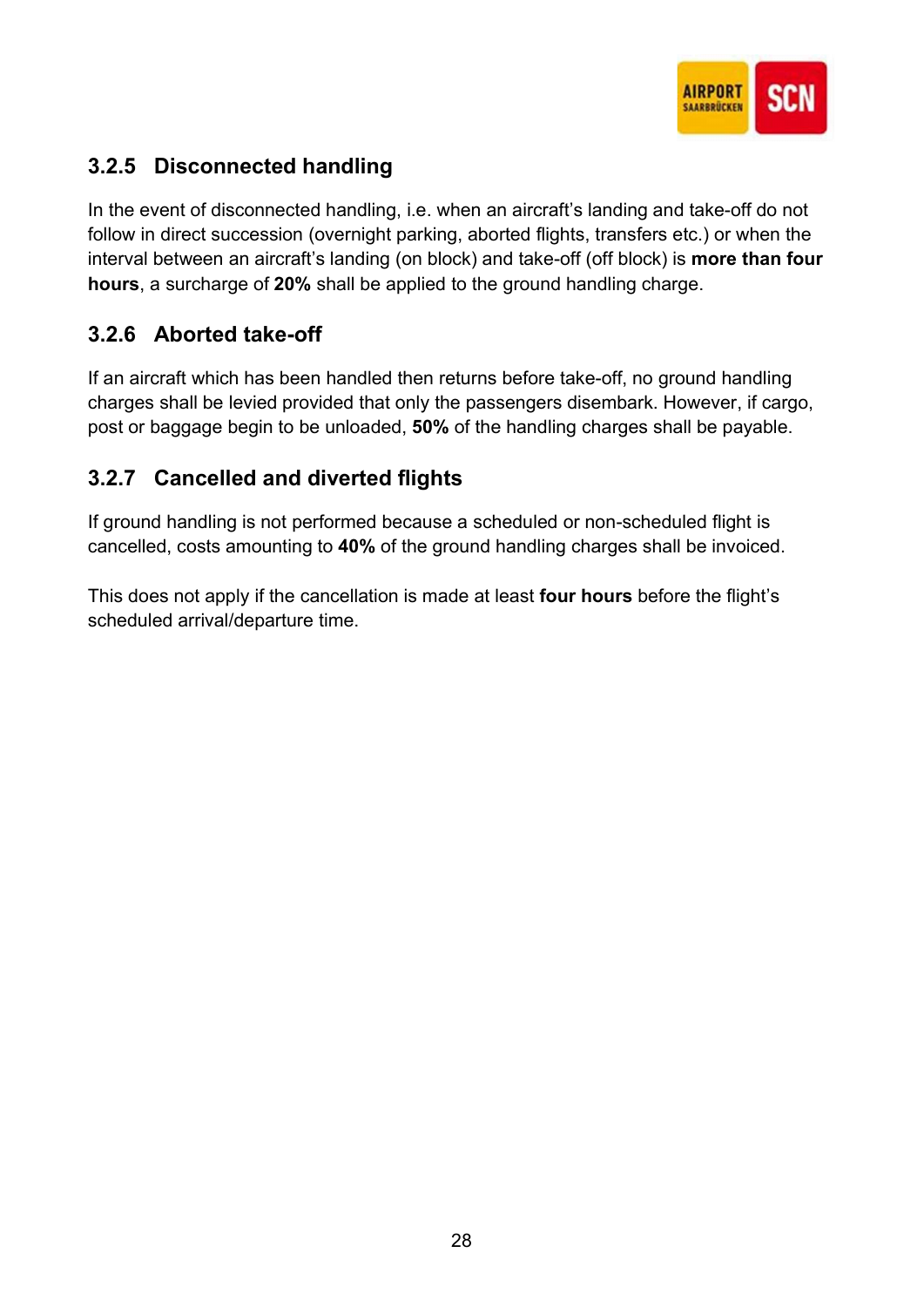

### 3.3 Freight charges

Freight handling charges are payable for handling freight aircraft. This charge covers the cost of loading or unloading.

MTOM up to 4,999 t Each additional 5,000 t of MTOM increases the freight charge by **EUR 90.00** In addition the freight charge, a handling charge will be levied per kg of cargo loaded, amounting to **0.15 EUR** 

### 3.4 GAT charges

### 3.4.1 Commercial airlines

All commercial airlines must pay a charge for use of the facilities, equipment and staff made available.

Aircraft with an MTOM of up to 13,999 t 70.00 EUR

Aircraft with an MTOM over 14,000 t 150.00 EUR

### 3.4.2 Non-commercial aircrafts

All non-commercial aircrafts have the possibility of using the GAT facilities (recreation room and briefing room).

The user fee is 10 EUR for a stay of up to 4 hours per person.

In addition, the fee increases by another 10 EUR per person per started 4 hours.

### 3.5 PRM charges

A levy is applied to all flights for airport assistance provided to disabled travellers and passengers with reduced mobility as per Regulation (EC) No. 1107/2006, calculated according to the number of embarking passengers.

PRM charge per embarking passenger: EUR 0.25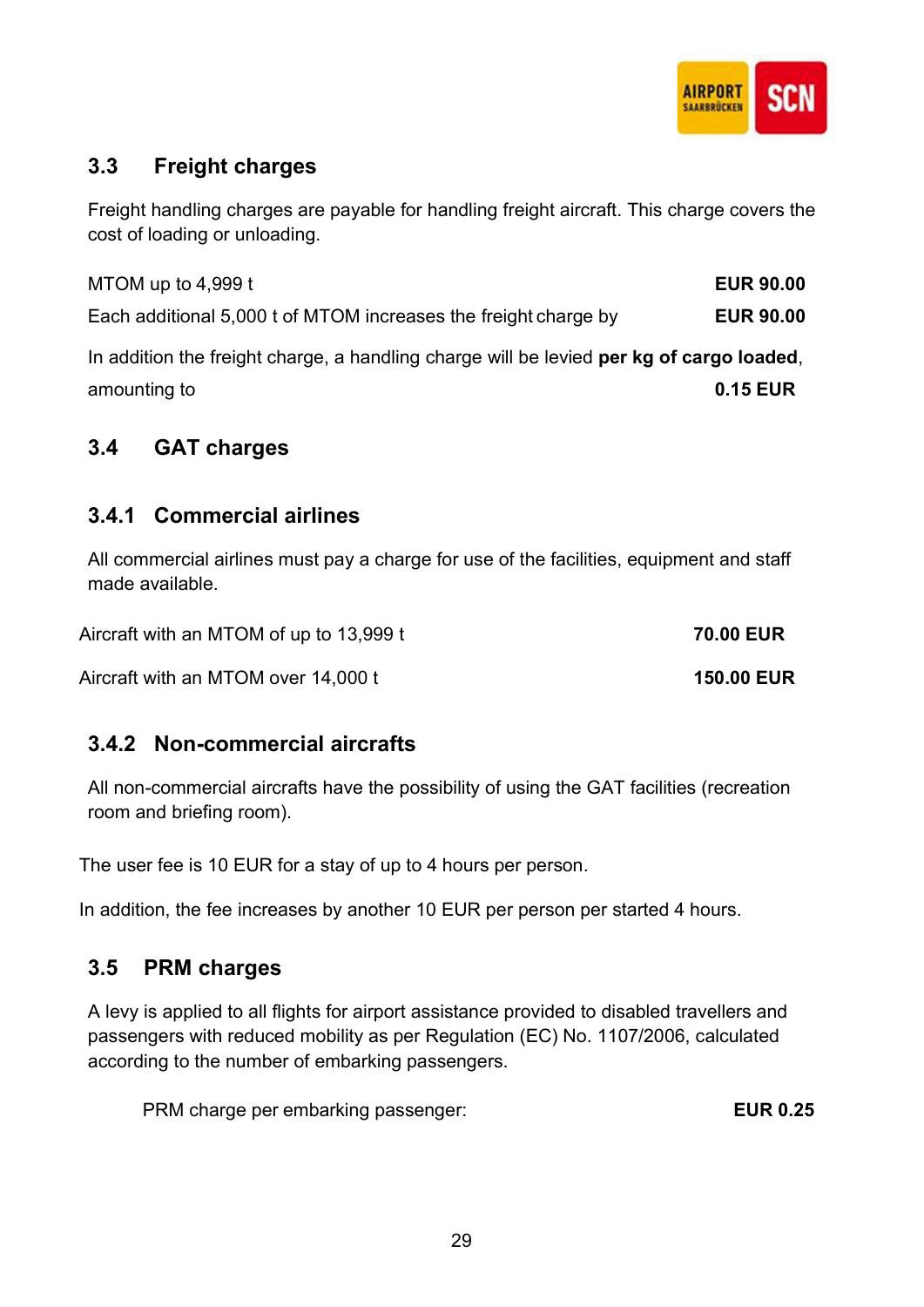

# 3.6 Security charges

To offset the cost of security measures required under Regulation (EC) No. 300/2008 on common rules in the field of civil aviation security, a security charge is payable on all flights, calculated according to the number of embarking passengers.

Security charge per embarking passenger: EUR 1.25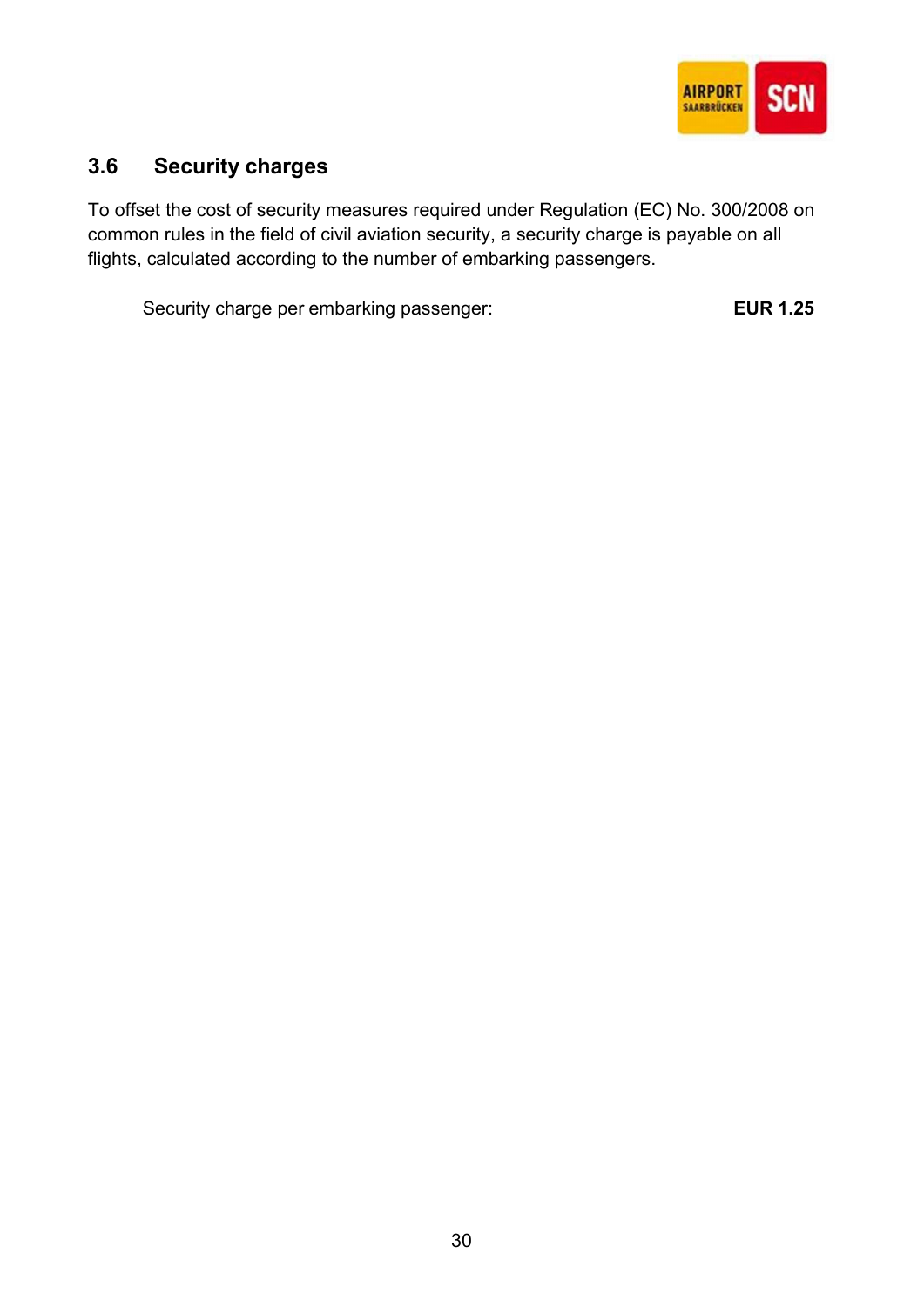

# 4. Special services in flight operations

The minimum amount of time charged for all time-based services is 30 minutes.

# 4.1 Entry into force

Chapter 4 enters into force on 01/01/2020.

### 4.2 Price overview

| <b>Description</b>            | Unit of<br>calculation | <b>Charge per</b><br>unit | <b>Service</b><br>type |
|-------------------------------|------------------------|---------------------------|------------------------|
| Baggage handling - inbound    | per passenger          | €3.70                     | 1800                   |
| Baggage handling - outbound   | per passenger          | €5.60                     | 1810                   |
| Passenger handling - inbound  | per passenger          | €0.90                     | 1820                   |
| Passenger handling - outbound | per passenger          | €3.10                     | 1830                   |

| <b>Description</b>             |                                           | <b>Unit of</b><br>calculation | <b>Charge per</b><br>unit | <b>Service</b><br>type |
|--------------------------------|-------------------------------------------|-------------------------------|---------------------------|------------------------|
| Night cleaning                 |                                           | per operation                 | €150.00                   | 0040                   |
| Cabin interior<br>cleaning day | seating capacity $\leq 100$               | per operation                 | €75.00                    | 0041                   |
| Cabin interior<br>cleaning day | seating capacity $> 100$<br>(narrow body) | per operation                 | €90.00                    | 0042                   |
| Cabin interior<br>cleaning day | seating capacity $> 100$<br>(wide body)   | per operation                 | €110.00                   | 0043                   |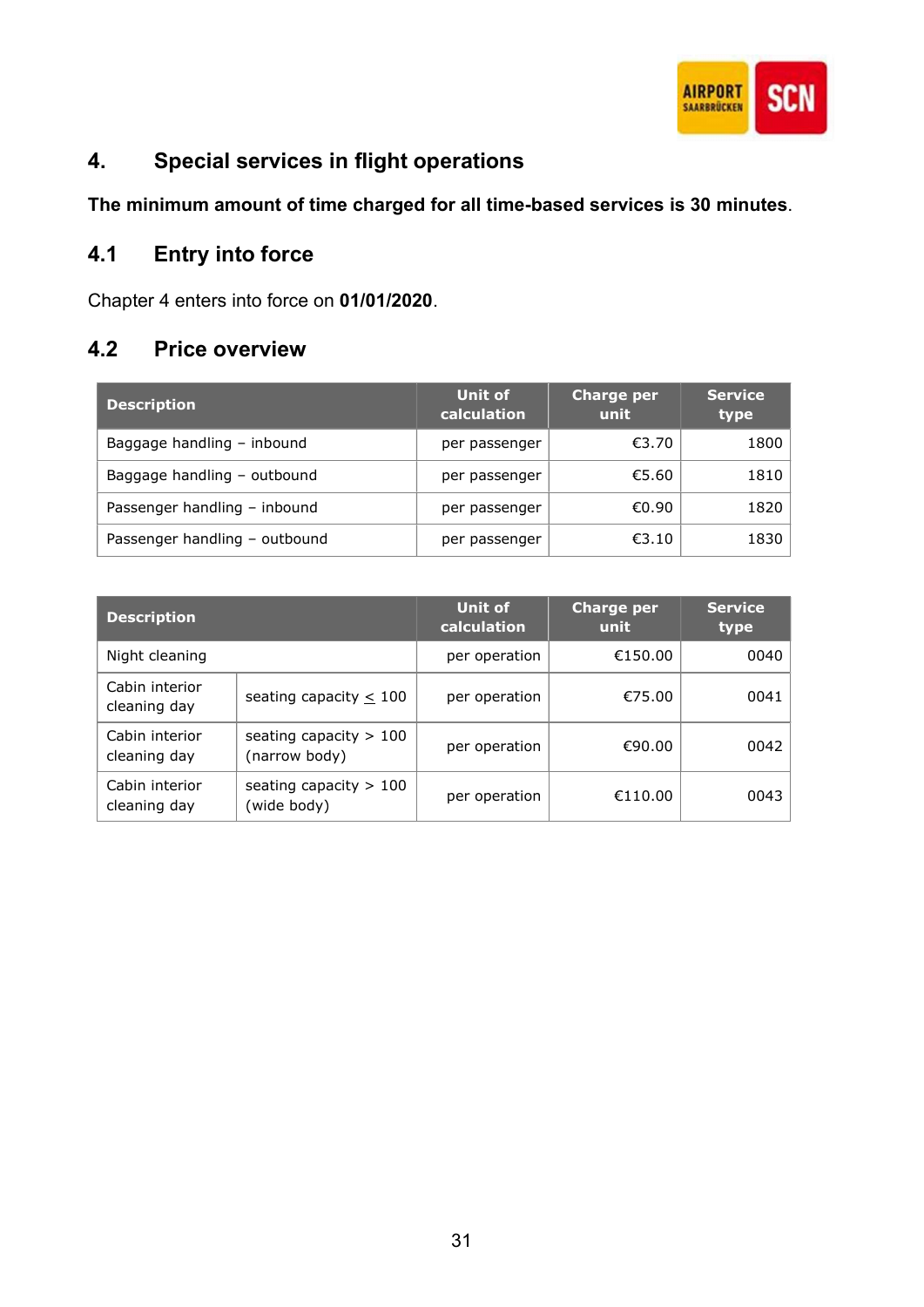

| Provision of equipment/vehicles requiring operators/drivers: |                                                                                            |                            |                           |                        |  |
|--------------------------------------------------------------|--------------------------------------------------------------------------------------------|----------------------------|---------------------------|------------------------|--|
| <b>Description</b>                                           |                                                                                            | <b>Unit of calculation</b> | <b>Charge</b><br>per unit | <b>Service</b><br>type |  |
|                                                              | Air starter unit for jet engines (ASU)                                                     | per operation              | €105.00                   | 1250                   |  |
| Battery starter unit                                         |                                                                                            | per operation              | €20.00                    | 1260                   |  |
| Emergency command vehicle                                    |                                                                                            | $1/2$ hour                 | €49.00                    | 4000                   |  |
| De-icing unit (excl. materials)                              |                                                                                            | * per operation            | €140.00                   | 1100                   |  |
| Toilet service vehicle                                       |                                                                                            | per operation              | €50.00                    | 1060                   |  |
| with passengers on board                                     | Provision of fire protection when refuelling                                               | per operation              | €110.00                   | 4300                   |  |
| Passenger steps                                              |                                                                                            | $1/2$ hour                 | €45.00                    | 1300                   |  |
| Passenger steps (fixed)                                      |                                                                                            | $1/2$ hour                 | €30.00                    | 1310                   |  |
| Mobile conveyor belt                                         |                                                                                            | $1/2$ hour                 | €30.00                    | 1350                   |  |
| Air-to-air heating unit                                      |                                                                                            | $1/2$ hour                 | €55.00                    | 1680                   |  |
| Fresh water service vehicle                                  |                                                                                            | per operation              | €55.00                    | 1050                   |  |
| Forklift up to 8 t                                           |                                                                                            | $1/2$ hour                 | €55.00                    | 1400                   |  |
| Mobile baggage conveyor                                      |                                                                                            | 1/ <sub>2</sub> hour       | €60.00                    | 1340                   |  |
| GPU 400 HZ/115 V (including electricity)                     |                                                                                            | $1/2$ hour                 | €40.00                    | 1211                   |  |
| Baggage container high loader                                |                                                                                            | 1/ <sub>2</sub> hour       | €65.00                    | 1510                   |  |
| Sweeper                                                      |                                                                                            | 1/ <sub>2</sub> hour       | €40.00                    | 1440                   |  |
| Minibus up to 9 persons                                      |                                                                                            | per operation              | €26.00                    | 1020                   |  |
| Follow-me vehicle                                            |                                                                                            | per operation              | €15.00                    | 1030                   |  |
| Light tower unit (Polyma)                                    |                                                                                            | $1/2$ hour                 | €50.00                    | 1520                   |  |
| Passenger bus                                                |                                                                                            | per operation              | €31.00                    | 1010                   |  |
|                                                              | Ruthmann cherry picker (height 13 m)                                                       | 1/ <sub>2</sub> hour       | €90.00                    | 2500                   |  |
| Tractor / Tow truck                                          |                                                                                            | 1/ <sub>2</sub> hour       | €30.00                    | 1040                   |  |
| Panther water tender 13.500                                  |                                                                                            | 1/ <sub>2</sub> hour       | €150.00                   | 4010                   |  |
| Unimog                                                       |                                                                                            | 1/ <sub>2</sub> hour       | €65.00                    | 1500                   |  |
| Note:                                                        | * Per operation: quantities consumed are charged for at cost (see section 5.2,<br>page 35) |                            |                           |                        |  |

In the provision of equipment not requiring operators/drivers, the price is reduced by the hourly rates of the airport staff (see chapter 5.3 service type 0171). Price for a longer-term provision of equipment on request.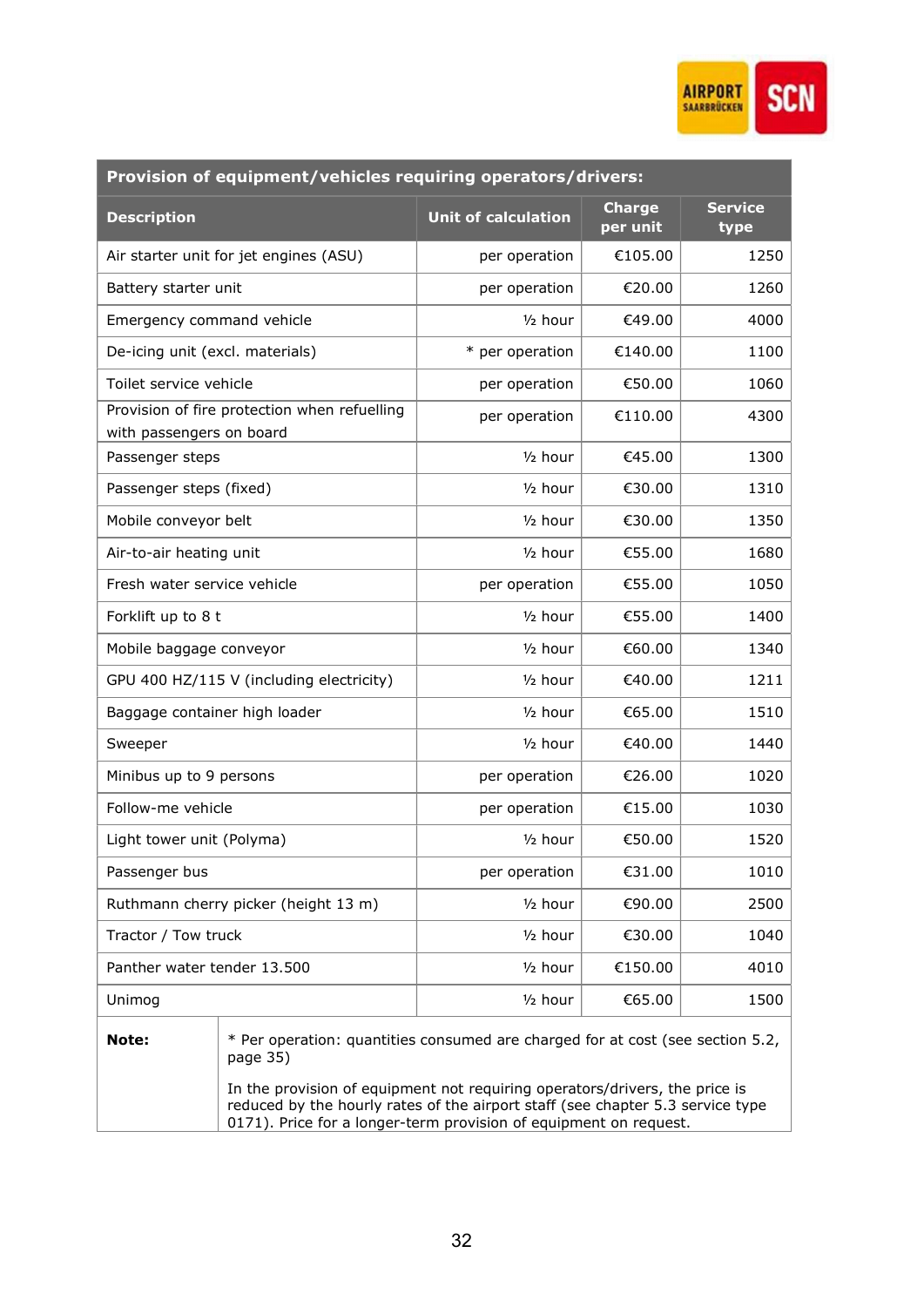

| <b>Other apron services:</b> |                                                                                                     |                        |                           |                     |
|------------------------------|-----------------------------------------------------------------------------------------------------|------------------------|---------------------------|---------------------|
| <b>Description</b>           |                                                                                                     | Unit of<br>calculation | <b>Charge per</b><br>unit | <b>Service type</b> |
| Ballast bags                 |                                                                                                     | Each 25 Kg Bag         | a)                        | 4550                |
| Brake pad                    |                                                                                                     | unit                   | a)                        | 4560                |
| Storm protection             |                                                                                                     | per operation          | €15.00                    | 4500                |
| Note:                        | a) The sale is made at the applicable purchase price plus material and<br>administrative overheads. |                        |                           |                     |

### Firefighting operation:

| In a firefighting operation, a surcharge is levied for the use of equipment<br>(water-bearing valves, hose material, personal gear, cordons and ropes etc.)<br>amounting to |  |               |        |      |  |
|-----------------------------------------------------------------------------------------------------------------------------------------------------------------------------|--|---------------|--------|------|--|
|                                                                                                                                                                             |  | per operation | €45.00 | 4099 |  |

| <b>Baggage identification for:</b> |                        |                                         |                     |
|------------------------------------|------------------------|-----------------------------------------|---------------------|
| <b>Description</b>                 | Unit of<br>calculation | <b>Charge per</b><br>lunit <sup>'</sup> | <b>Service type</b> |
| For Aircrafts                      | per seat               | €2.50                                   | 4600                |

| <b>Moving aircraft to and from hangars:</b> |                                                                                                                                      |                     |                    |                        |  |
|---------------------------------------------|--------------------------------------------------------------------------------------------------------------------------------------|---------------------|--------------------|------------------------|--|
| <b>Description</b>                          |                                                                                                                                      | Unit of calculation | Charge per<br>unit | <b>Service</b><br>type |  |
| Up to $2t$                                  |                                                                                                                                      | per operation       | €18.00             | 1638                   |  |
| Up to $5t$                                  |                                                                                                                                      | per operation       | €25.00             | 1640                   |  |
| Up to $10t$                                 |                                                                                                                                      | per operation       | €40.00             | 1650                   |  |
| More than $10$ t = special service          |                                                                                                                                      | per operation       | €60.00             | 1660                   |  |
| Note:                                       | A licensed member of the airline's staff must be present in the cockpit of the<br>aircraft being towed during all towing operations. |                     |                    |                        |  |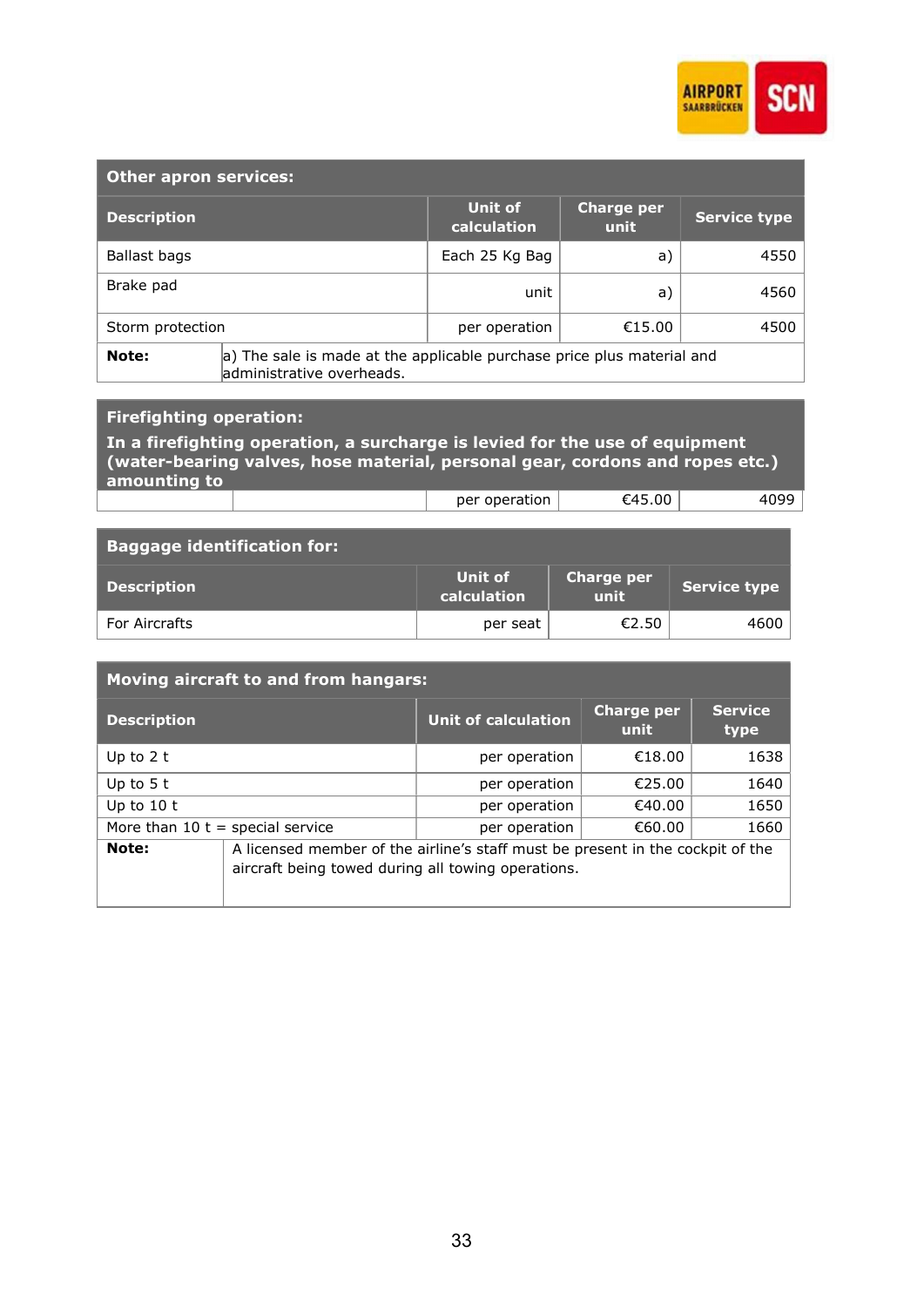

| <b>Description</b> |             | <b>Unit of calculation</b> | <b>Charge per</b><br>unit | <b>Service</b><br>type |
|--------------------|-------------|----------------------------|---------------------------|------------------------|
| Runup box          | Up to $14t$ | per operation              | €50.00                    | 2210                   |
| Runup box          | Up to $70t$ | per operation              | €100.00                   | 2220                   |
| Runup box          | Over 70 t   | per operation              | €150.00                   | 2230                   |

| <b>Other services:</b>                                                     |                            |                           |                        |  |
|----------------------------------------------------------------------------|----------------------------|---------------------------|------------------------|--|
| <b>Description</b>                                                         | <b>Unit of calculation</b> | <b>Charge per</b><br>unit | <b>Service</b><br>type |  |
| Late-night opening, landing/takeoff<br>outside the airport business hours  | $\frac{1}{2}$ hour         | €180.00                   | 0400                   |  |
| Late-night opening, expected bus transfer<br>in case of a flight diversion | $\frac{1}{2}$ hour         | €60.00                    | 0410                   |  |
| <b>Provision of devices without operation:</b>                             |                            |                           |                        |  |
|                                                                            |                            |                           |                        |  |
| <b>Description</b>                                                         | <b>Unit of calculation</b> | <b>Charge per</b><br>unit | <b>Service</b><br>type |  |
| Pallet trailer (dolly)                                                     | $\frac{1}{2}$ hour         | €7.00                     | 2560                   |  |
| Hand pallet truck                                                          | $\frac{1}{2}$ hour         | €4.00                     | 2550                   |  |
| Compressor                                                                 | $\frac{1}{2}$ hour         | €10.00                    | 2470                   |  |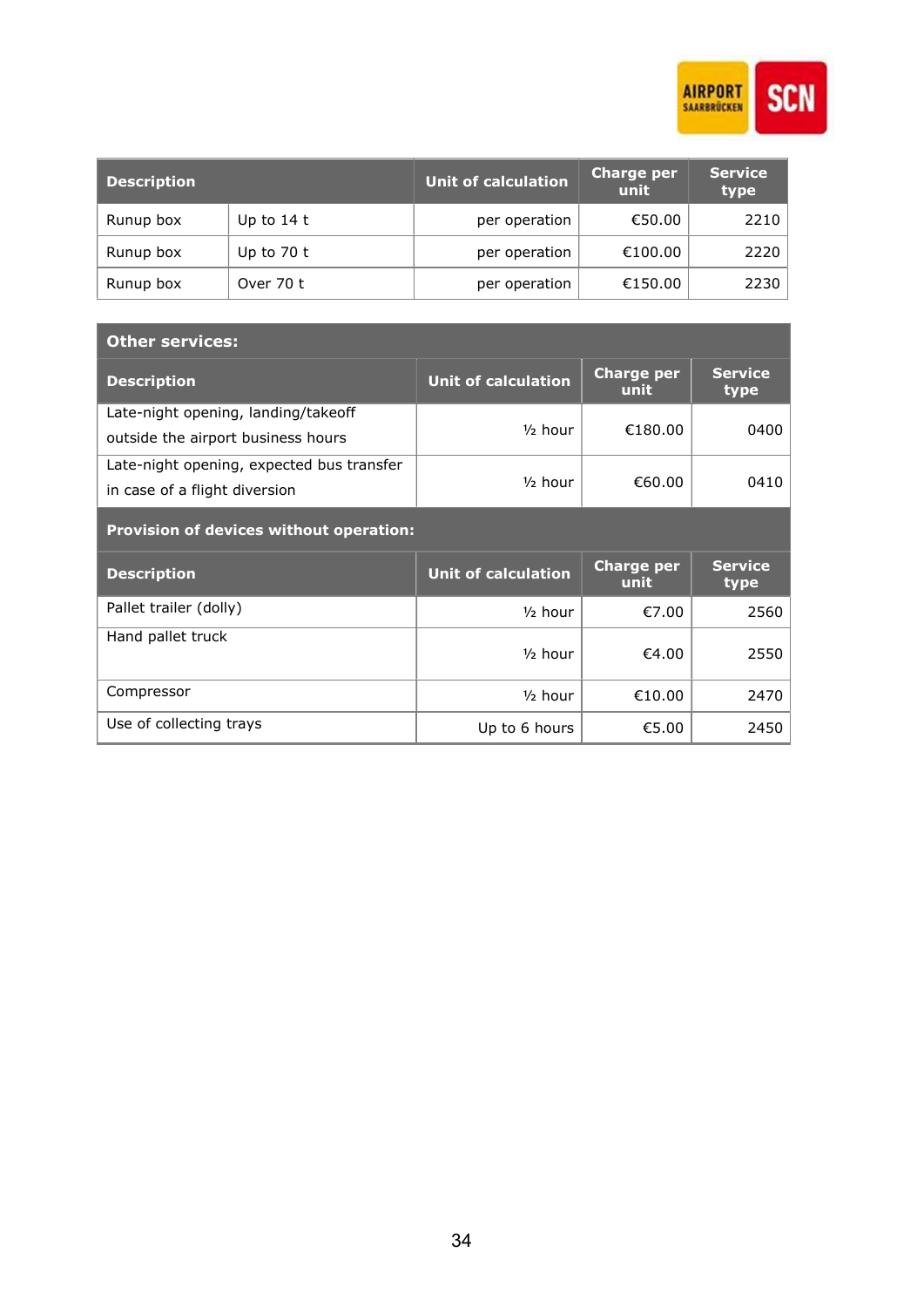

# 5. General special services

# 5.1 Entry into force

Chapter 5 enters into force on 01/01/2020.

### 5.2 Materials

| <b>Description</b>                                             |                                           | <b>Unit of calculation</b>                                            | <b>Charge per</b><br>unit | <b>Service</b><br>type |
|----------------------------------------------------------------|-------------------------------------------|-----------------------------------------------------------------------|---------------------------|------------------------|
| Barrier (hoarding)                                             |                                           | m                                                                     | a)                        | 2320                   |
| Barrier (police barrier)                                       |                                           | m                                                                     | a)                        | 2322                   |
| Disinfectant                                                   |                                           | T                                                                     | a)                        | 3380                   |
| Distilled water                                                |                                           | I                                                                     | a)                        | 3201                   |
| De-icing fluid for aircraft type I                             |                                           |                                                                       | a)                        | 3000                   |
| De-icing fluid for aircraft type II                            |                                           |                                                                       | a)                        | 3010                   |
| Disposal of oil absorption agent                               |                                           | kg                                                                    | a)                        | 4220                   |
| Photocopying (A4)                                              |                                           | per sheet                                                             | €0.50                     | 5250                   |
| Portable CO <sub>2</sub> fire extinguisher, 6 kg<br>(contents) |                                           | unit                                                                  | a)                        | 4100                   |
| Cord barriers                                                  |                                           | per element                                                           | €2.00                     | 3480                   |
| (2 posts and 1 cord, approx. 1.2 m)                            |                                           |                                                                       |                           |                        |
| Powder extinguishing agent                                     |                                           | kg                                                                    | a)                        | 4160                   |
| Oil absorption agent                                           |                                           | bag                                                                   | a)                        | 4200                   |
| De-icing salt                                                  |                                           | kg                                                                    | a)                        | 3350                   |
| Diesel fuel                                                    |                                           |                                                                       | a)                        | 3300                   |
|                                                                | Dry powder extinguisher, 12 kg (contents) | unit                                                                  | a)                        | 4110                   |
| Universal cleaning agent                                       |                                           | kg                                                                    | a)                        | 3370                   |
| Underlay planks                                                |                                           | m                                                                     | a)                        | 3400                   |
| Lashing rope (landing safety)                                  |                                           | m                                                                     | a)                        | 3440                   |
| Water                                                          |                                           | m <sup>3</sup>                                                        | a)                        | 3200                   |
| Note:                                                          | a)<br>administration costs.               | These are sold at the applicable purchase price plus material and     |                           |                        |
|                                                                | as per a).                                | Prices for other consumable materials are also calculated and charged |                           |                        |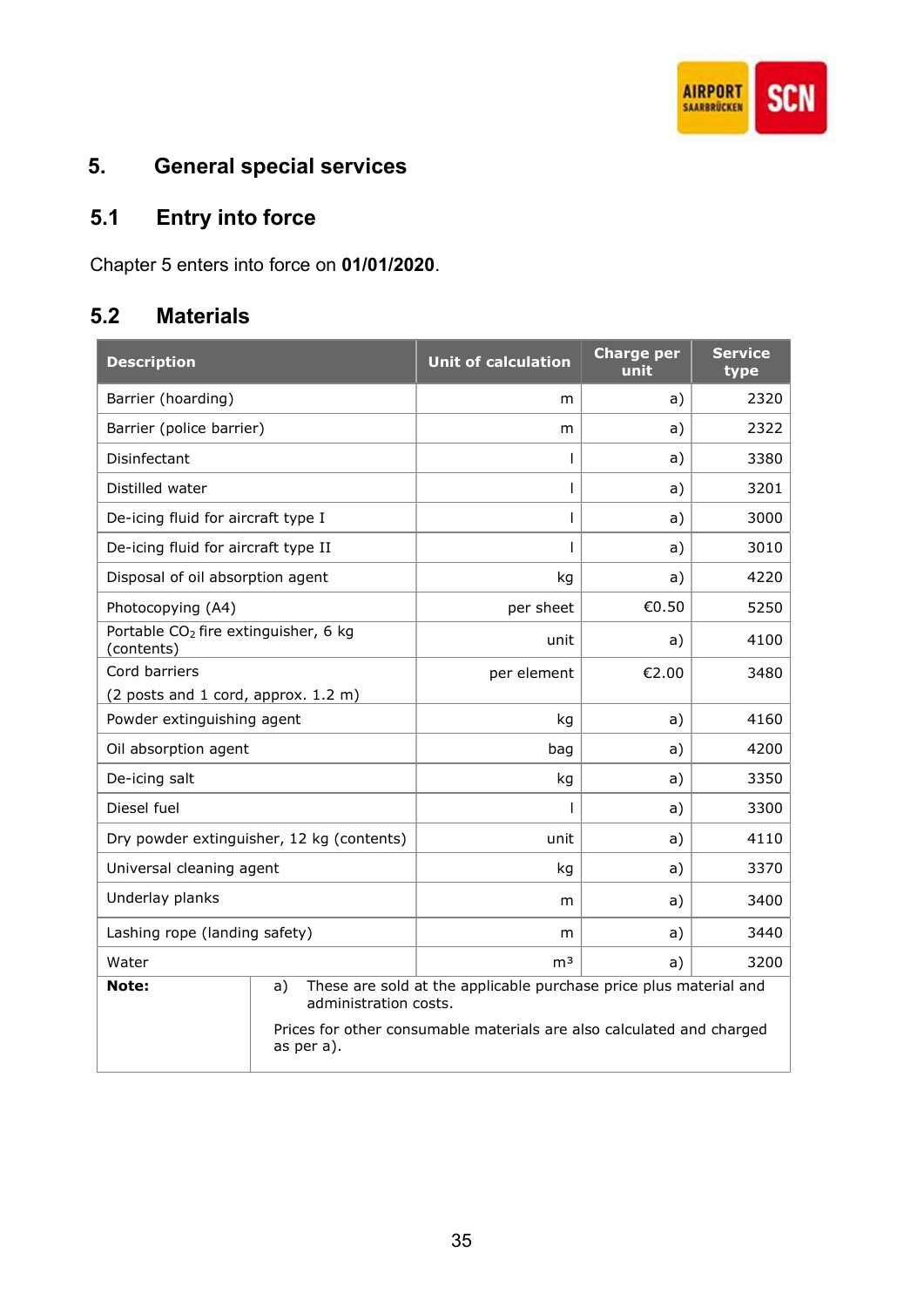

# 5.3 Hourly rates – airport staff

| Hourly rates - airport staff                               |                                                                                                                                   |                            |                           |                        |
|------------------------------------------------------------|-----------------------------------------------------------------------------------------------------------------------------------|----------------------------|---------------------------|------------------------|
| <b>Description</b>                                         |                                                                                                                                   | <b>Unit of calculation</b> | <b>Charge per</b><br>unit | <b>Service</b><br>type |
| Traffic manager                                            |                                                                                                                                   | $\frac{1}{2}$ hour         | €50.00                    | 0720                   |
| Airport Duty Manager                                       |                                                                                                                                   | $\frac{1}{2}$ hour         | €35.00                    | 0100                   |
| Handling agent                                             |                                                                                                                                   | $1/2$ hour                 | €30.00                    | 0120                   |
| Duty Officer Passage                                       |                                                                                                                                   | $\frac{1}{2}$ hour         | €30.00                    | 0130                   |
| Employee Passage                                           |                                                                                                                                   | $\frac{1}{2}$ hour         | €25.00                    | 0135                   |
| Duty Officer Ground Handling Service                       |                                                                                                                                   | $\frac{1}{2}$ hour         | €35.00                    | 0010                   |
| Employee Ground Handling Service                           |                                                                                                                                   | $\frac{1}{2}$ hour         | €25.00                    | 0020                   |
| Engineer/AL                                                |                                                                                                                                   | $\frac{1}{2}$ hour         | €55.00                    | 0710                   |
| <b>Employee Sales Marketing</b>                            |                                                                                                                                   | $\frac{1}{2}$ hour         | €35.00                    | 0115                   |
| Skilled workers                                            |                                                                                                                                   | $\frac{1}{2}$ hour         | €25.00                    | 0600                   |
| Auxiliary workers                                          |                                                                                                                                   | $\frac{1}{2}$ hour         | €20.00                    | 0690                   |
| Administrative staff                                       |                                                                                                                                   | $1/2$ hour                 | €27.00                    | 0700                   |
| Security staff<br>(special services, security police etc.) |                                                                                                                                   | $\frac{1}{2}$ hour         | €25.00                    | 0171                   |
| Note:                                                      | All services with time-based charges will be added waiting, setup and<br>travel time and are rounded up to the next half an hour. |                            |                           |                        |

| Hourly rates - fire service staff              |  |                                                                                                                                   |                           |                        |
|------------------------------------------------|--|-----------------------------------------------------------------------------------------------------------------------------------|---------------------------|------------------------|
| <b>Description</b>                             |  | Unit of calculation                                                                                                               | <b>Charge per</b><br>unit | <b>Service</b><br>type |
| Head of fire service<br>(fire safety engineer) |  | $\frac{1}{2}$ hour                                                                                                                | €45.00                    | 0310                   |
| Fire service duty manager                      |  | $\frac{1}{2}$ hour                                                                                                                | €35.00                    | 0312                   |
| Firefighter                                    |  | $\frac{1}{2}$ hour                                                                                                                | €25.00                    | 0314                   |
| Note:                                          |  | All services with time-based charges will be added waiting, setup and<br>travel time and are rounded up to the next half an hour. |                           |                        |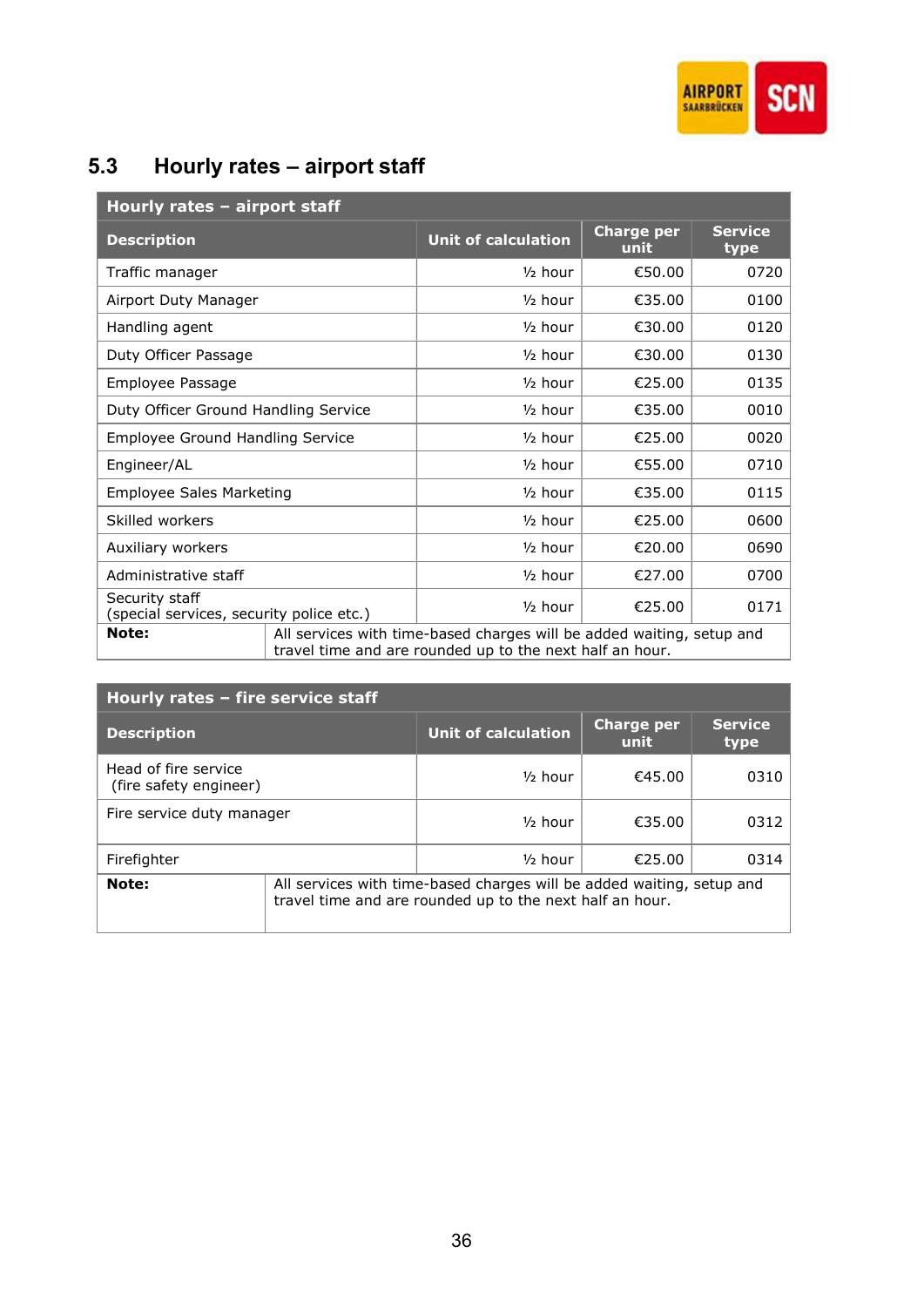

# 5.4 Other charge rates

| <b>Description</b>                                                                                         |                                                    | <b>Unit of calculation</b>        | <b>Charge per</b><br>unit | <b>Servic</b><br>e<br>type |
|------------------------------------------------------------------------------------------------------------|----------------------------------------------------|-----------------------------------|---------------------------|----------------------------|
| Paper waste disposal<br>(not including labour)                                                             |                                                    | per m <sup>3</sup>                | a)                        | 5400                       |
| Trucking freight                                                                                           |                                                    | per kg                            | a)                        | 2830                       |
| Note:<br>a) The sale is made at the respectively valid cost plus material and<br>administrative overheads. |                                                    |                                   |                           |                            |
| Use of washing area including provision of hose and water                                                  |                                                    |                                   |                           |                            |
| Flat rate                                                                                                  |                                                    | per operation                     | €15.00                    | 2410                       |
|                                                                                                            |                                                    |                                   |                           |                            |
| Forwarding passenger luggage (for airline<br>without handling contract)                                    |                                                    | piece of baggage                  | €20.00                    | 5860                       |
| New ID including                                                                                           | Without                                            | per ID per year                   | €500.00                   | 5710                       |
| personal control                                                                                           | background check<br>Vehicles in the                |                                   |                           |                            |
| Season vignette<br>including vehicle<br>check                                                              | security sector                                    | per vignette per year             | €600.00                   | 5740                       |
| One-day vignette<br>including vehicle<br>check                                                             | Vehicles in the<br>security sector                 | per vignette per day              | €5.00                     | 5745                       |
| Visitor ID including<br>personal control                                                                   | Individual visitors<br>without background<br>check | per ID per day                    | €10.00                    | 5720                       |
| Visitor ID including<br>personal control                                                                   | Individual visitors<br>without background<br>check | per $ID > 1$ day,<br>max. 14 days | €26.00                    | 5725                       |
| Visitor ID including<br>personal control                                                                   | Groups of visitors<br>without background<br>check  | per ID                            | €5.00                     | 5730                       |
| Loss or damage of an ID                                                                                    |                                                    | per ID                            | €15.00                    | 5750                       |
| Deposit for transponder-keys                                                                               |                                                    | per transponder key               | €40.00                    | 5755                       |
| Background check                                                                                           |                                                    | per operation                     | €50.00                    | 5700                       |
| VIP-Service (per vehicle)                                                                                  |                                                    | per operation                     | €150.00                   | 5850                       |
| Assistance with filling out entry forms                                                                    |                                                    | per person                        | €10.00                    | 5900                       |
| Taking passport photos                                                                                     |                                                    | per photo                         | €10,00                    | 5901                       |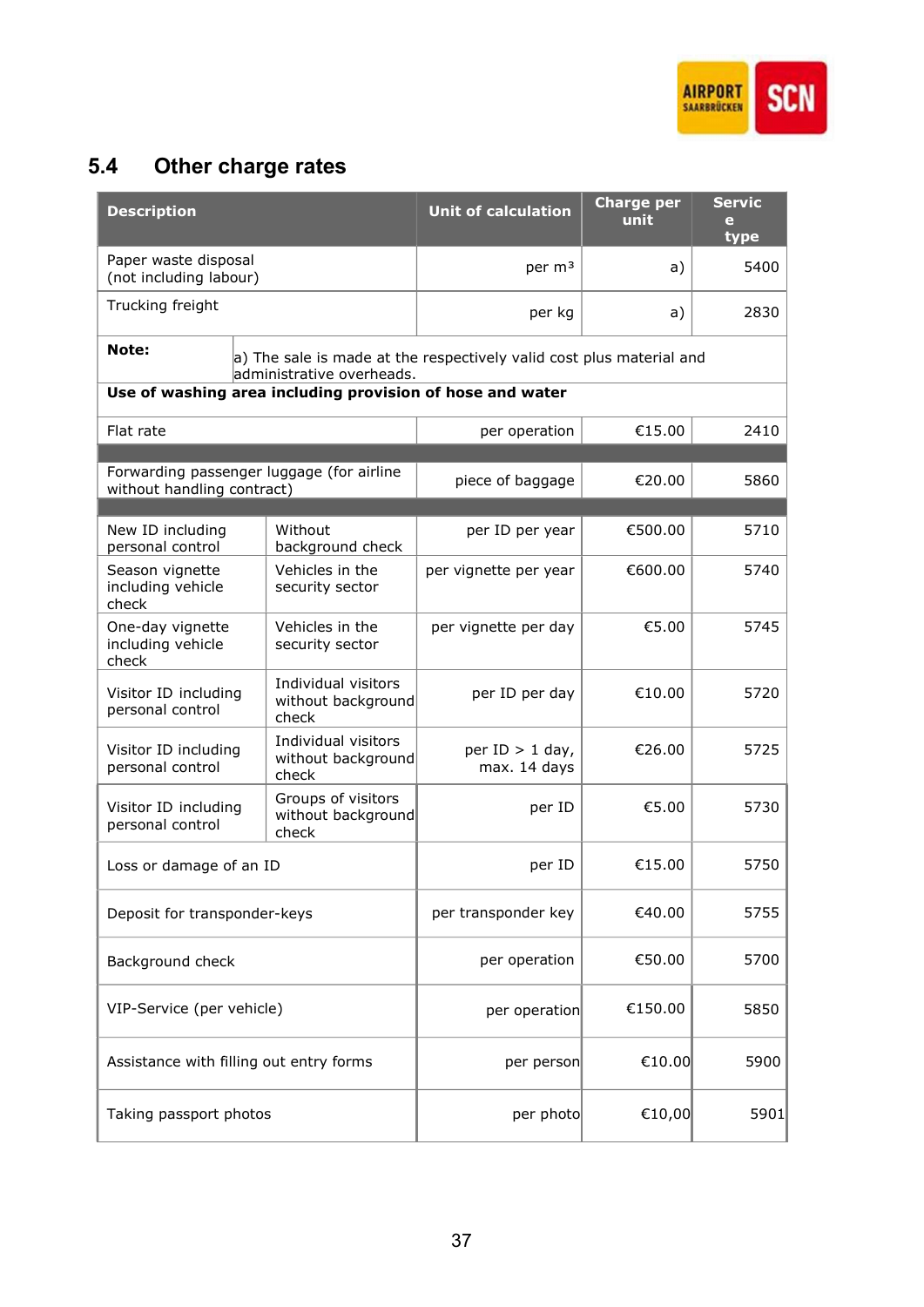

| <b>Training</b> |                                                                        |                                                    |         |      |
|-----------------|------------------------------------------------------------------------|----------------------------------------------------|---------|------|
| Apron training  | Apron driving<br>license with new<br>ID without<br>background<br>check | per employee per<br>group training<br>session      | €65.00  | 5550 |
| Apron training  | Apron driving<br>license with new<br>ID without<br>background<br>check | per employee per<br>individual training<br>session | €250.00 | 5560 |
| Safety training | Safety training<br>for background<br>check, incl.<br>certificate       | per employee per<br>training session               | €60.00  | 5570 |